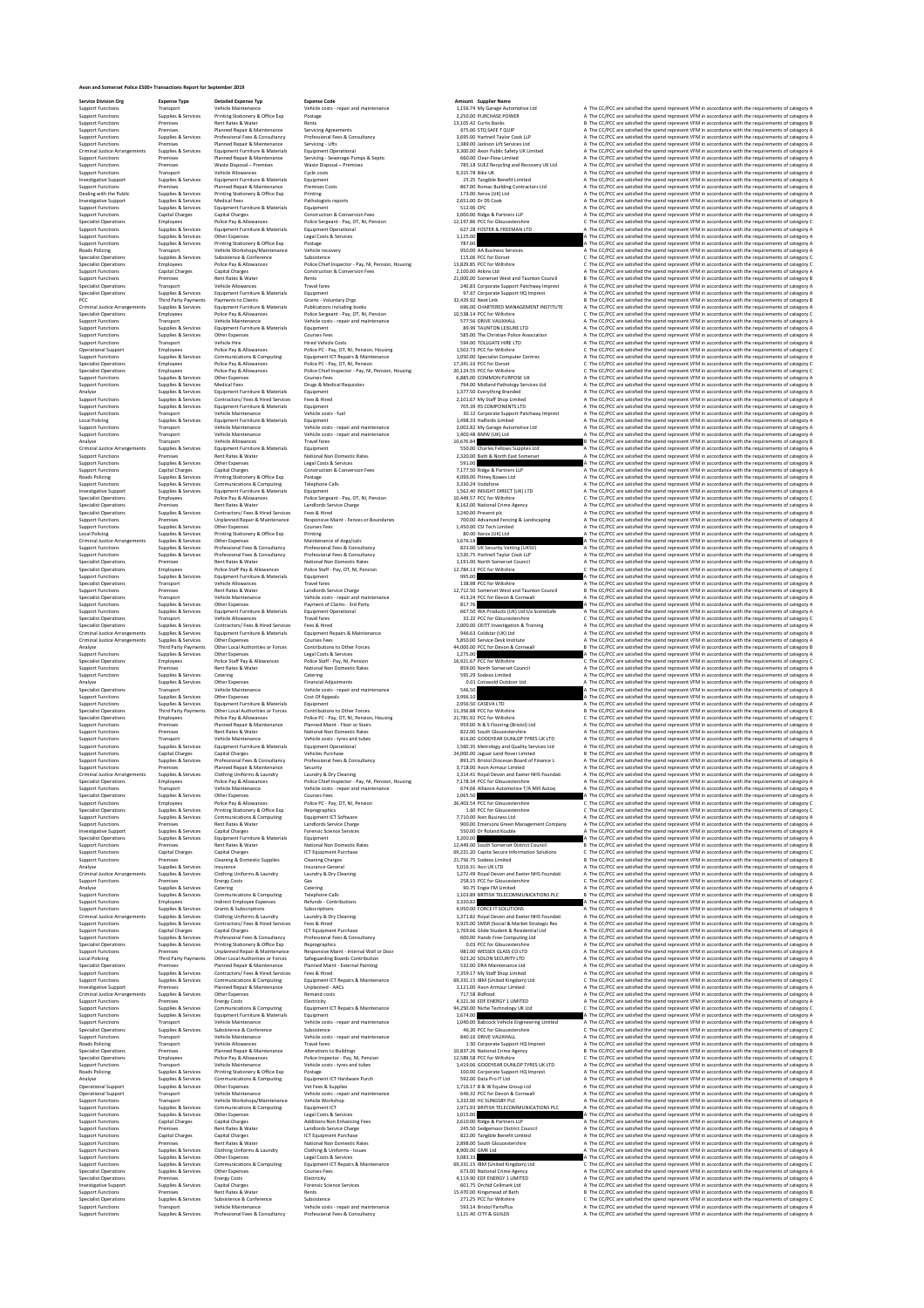## %Date of the Maintenance Vehicle on Vehicle on Vehicle on Vehicle on Vehicle on Vehicle on Vehicle on Vehicle of Vehicle on 2413.16 Date and the Maintenance Although A The CCPCC are satisfied the gend represent VFM in acco

Specialist Operations Employees Police Staff Pay & Allowances Police Staff ‐ Pay, NI, Pension 4,967.36 PCC for Wiltshire A The CC/PCC are satisfied the spend represent VFM in accordance with the requirements of category A Specialist Operations Supplies & Services Printing Stationery & Office Exp Postage 2,880.95 A The CC/PCC are satisfied the spend represent VFM in accordance with the requirements of category A Support Functions Transport Vehicle Hire Hired Vehicle Costs 866.21 Scot Group Ltd A The CC/PCC are satisfied the spend represent VFM in accordance with the requirements of category A Support Functions Supplies & Services Communications & Computing Equipment ICT Repairs & Maintenance 4,355.55 WPC Software Ltd A The CC/PCC are satisfied the spend represent VFM in accordance with the requirements of category A Specialist Operations Transport Vehicle Maintenance Vehicle costs ‐ repair and maintenance 986.43 PCC for Gloucestershire C The CC/PCC are satisfied the spend represent VFM in accordance with the requirements of category C Operational Support Supplies & Services Contractors/ Fees & Hired Services Fees & Hired 18,550.00 SOCOTEC UK Ltd B The CC/PCC are satisfied the spend represent VFM in accordance with the requirements of category B Support Functions Supplies & Services Other Expenses Legal Costs & Services 3,500.00 A The CC/PCC are satisfied the spend represent VFM in accordance with the requirements of category A Analyse Employees Police Staff Pay & Allowances Staffing Agency 10,678.97 Matrix SCM Ltd B The CC/PCC are satisfied the spend represent VFM in accordance with the requirements of category B Support Functions Supplies & Services Other Expenses Courses Fees 561.00 College of Policing Ltd A The CC/PCC are satisfied the spend represent VFM in accordance with the requirements of category A Operational Support Employees Indirect Employee Expenses Advertising for Staff 55,000.00 Police Now Enterprises Ltd C The CC/PCC are satisfied the spend represent VFM in accordance with the requirements of category C Support Functions Premises Unplanned Repair & Maintenance Responsive Maint ‐ Internal Wall or Door 902.00 Avon County Blinds A The CC/PCC are satisfied the spend represent VFM in accordance with the requirements of category A Support Functions Premises Planned Repair & Maintenance Estates Costs 9,999.00 Romac Building Contractors Ltd A The CC/PCC are satisfied the spend represent VFM in accordance with the requirements of category A Specialist Operations Supplies & Services Subsistence & Conference Subsistence 8.50 PCC for Devon & Cornwall A The CC/PCC are satisfied the spend represent VFM in accordance with the requirements of category A Support Functions Supplies & Services Contractors/ Fees & Hired Services Fees & Hired 1,325.00 My Staff Shop Limited A The CC/PCC are satisfied the spend represent VFM in accordance with the requirements of category A Support Functions Premises Unplanned Repair & Maintenance Responsive Maint ‐ Electrical 855.00 Solar Valley Electrical Limited A The CC/PCC are satisfied the spend represent VFM in accordance with the requirements of category A Roads Policing Premises Rent Rates & Water Rents 16,406.25 Portis Partnership B The CC/PCC are satisfied the spend represent VFM in accordance with the requirements of category B Support Functions Transport Vehicle Maintenance Vehicle costs ‐ repair and maintenance 1,296.07 SJ Cook & Sons Ltd A The CC/PCC are satisfied the spend represent VFM in accordance with the requirements of category A Specialist Operations Supplies & Services Equipment Furniture & Materials Equipment 1,385.00 Axon Public Safety UK Limited A The CC/PCC are satisfied the spend represent VFM in accordance with the requirements of category A Specialist Operations Transport Vehicle Allowances Travel fares 7.51 PCC for Wiltshire C The CC/PCC are satisfied the spend represent VFM in accordance with the requirements of category C Specialist Operations Supplies & Services Contractors/ Fees & Hired Services Fees & Hired ‐ Cleaning Cells/Vehs 10.00 Corporate Support HQ Imprest A The CC/PCC are satisfied the spend represent VFM in accordance with the requirements of category A Support Functions Supplies & Services Equipment ‐ Consumables Equipment ‐ Consumables 745.94 WA Products (UK) Ltd t/a SceneSafe A The CC/PCC are satisfied the spend represent VFM in accordance with the requirements of category A Specialist Operations Supplies & Services Communications & Computing Equipment ICT Software 2,500.00 A The CC/PCC are satisfied the spend represent VFM in accordance with the requirements of category A Investigative Support Supplies & Services Medical Fees Pathologists reports 2,651.00 Dr DS Cook A The CC/PCC are satisfied the spend represent VFM in accordance with the requirements of category A Specialist Operations Transport Vehicle Maintenance Vehicle costs ‐ fuel 71.82 PCC for Gloucestershire C The CC/PCC are satisfied the spend represent VFM in accordance with the requirements of category C Support Functions Supplies & Services Equipment Furniture & Materials Equipment 515.88 CPC A The CC/PCC are satisfied the spend represent VFM in accordance with the requirements of category A Investigative Support Supplies & Services Capital Charges Forensic Science Services 2,580.00 Systems Technology Consultants Ltd A The CC/PCC are satisfied the spend represent VFM in accordance with the requirements of category A Support Functions Third Party Payments Other Local Authorities or Forces Contributions to Other Forces 13,138.74 PCC for Wiltshire B The CC/PCC are satisfied the spend represent VFM in accordance with the requirements of category B PCC Supplies & Services Other Expenses External Audit Fee 6,998.00 GRANT THORNTON UK LLP A The CC/PCC are satisfied the spend represent VFM in accordance with the requirements of category A Support Functions Capital Charges Capital Charges ICT Equipment Purchase 4,230.00 Tangible Benefit Limited A The CC/PCC are satisfied the spend represent VFM in accordance with the requirements of category A Investigations Supplies & Services Communications & Computing Equipment ICT Hardware Purch 1,424.00 A The CC/PCC are satisfied the spend represent VFM in accordance with the requirements of category A Support Functions Transport Vehicle Maintenance Vehicle costs ‐ fuel 12.82 Corporate Support Patchway Imprest A The CC/PCC are satisfied the spend represent VFM in accordance with the requirements of category A Specialist Operations Employees Police Pay & Allowances Police Sergeant ‐ Pay, OT, NI, Pension 18,618.39 PCC for Gloucestershire C The CC/PCC are satisfied the spend represent VFM in accordance with the requirements of category C Local Policing Supplies & Services Professional Fees & Consultancy Professional Fees & Consultancy 623.15 A The CC/PCC are satisfied the spend represent VFM in accordance with the requirements of category A Support Functions Premises Planned Repair & Maintenance Servicing ‐ Sewerage Pumps & Septic 1,245.00 Clear‐Flow Limited A The CC/PCC are satisfied the spend represent VFM in accordance with the requirements of category A Support Functions Premises Energy Costs Gas 510.06 CORONA ENERGY RETAIL 4 LTD A The CC/PCC are satisfied the spend represent VFM in accordance with the requirements of category A Criminal Justice Arrangements Supplies & Services Clothing Uniforms & Laundry Laundry & Dry Cleaning 1,455.90 Royal Devon and Exeter NHS Foundati A The CC/PCC are satisfied the spend represent VFM in accordance with the requirements of category A Specialist Operations Supplies & Services Contractors/ Fees & Hired Services Fees & Hired 1,975.00 Mind A The CC/PCC are satisfied the spend represent VFM in accordance with the requirements of category A Investigative Support Supplies & Services Capital Charges Forensic Science Services 2,207.40 Orchid Cellmark Ltd A The CC/PCC are satisfied the spend represent VFM in accordance with the requirements of category A Support Functions Supplies & Services Contractors/ Fees & Hired Services Fees & Hired 1,567.00 SMSR (Social & Market Strategic Res A The CC/PCC are satisfied the spend represent VFM in accordance with the requirements of category A Support Functions Premises Unplanned Repair & Maintenance Responsive Maint ‐ Plumbing & Water 1,063.25 DRA Maintenance Ltd A The CC/PCC are satisfied the spend represent VFM in accordance with the requirements of category A Support Functions Supplies & Services Other Expenses Courses Fees 3,078.00 Personal Productivity Systems Ltd A The CC/PCC are satisfied the spend represent VFM in accordance with the requirements of category A Specialist Operations Supplies & Services Equipment Furniture & Materials Equipment 2,410.20 Machine Mart Ltd A The CC/PCC are satisfied the spend represent VFM in accordance with the requirements of category A Specialist Operations Supplies & Services Subsistence & Conference Accommodation 224.00 A The CC/PCC are satisfied the spend represent VFM in accordance with the requirements of category A Operational Support Supplies & Services Other Expenses Horses ‐ Forage 576.00 A NICHOLS (COW MILLS) LTD A The CC/PCC are satisfied the spend represent VFM in accordance with the requirements of category A Investigations Supplies & Services Communications & Computing Equipment ICT Hardware Purch 501.41 Tangible Benefit Limited A The CC/PCC are satisfied the spend represent VFM in accordance with the requirements of category A Local Policing Supplies & Services Other Expenses Publicity & Promotions 3,000.00 The Carly Press Ltd A The CC/PCC are satisfied the spend represent VFM in accordance with the requirements of category A Specialist Operations Capital Charges Capital Charges Construction & Conversion Fees 6,000.00 HLMAD LIMITED A The CC/PCC are satisfied the spend represent VFM in accordance with the requirements of category A Specialist Operations Premises Rent Rates & Water National Non Domestic Rates 2,050.00 North Somerset Council A The CC/PCC are satisfied the spend represent VFM in accordance with the requirements of category A Support Functions Supplies & Services Other Expenses Legal Costs & Services 700.00 A The CC/PCC are satisfied the spend represent VFM in accordance with the requirements of category A Specialist Operations Employees Police Staff Pay & Allowances Police Staff ‐ Pay, OT, NI, Pension 16,379.81 PCC for Gloucestershire C The CC/PCC are satisfied the spend represent VFM in accordance with the requirements of category C Analyse Employees Police Staff Pay & Allowances Police Staff ‐ Police Pension 294,397.00 Somerset County Council Pension Fun C The CC/PCC are satisfied the spend represent VFM in accordance with the requirements of category C Operational Support Premises Planned Repair & Maintenance Premises Costs 1,058.10 Artworks Solutions Ltd A The CC/PCC are satisfied the spend represent VFM in accordance with the requirements of category A Analyse Employees Police Staff Pay & Allowances Staffing Agency 10,432.29 Matrix SCM Ltd B The CC/PCC are satisfied the spend represent VFM in accordance with the requirements of category B PCC Third Party Payments Payments to Clients Grants ‐ Voluntary Orgs 32,429.92 Next Link B The CC/PCC are satisfied the spend represent VFM in accordance with the requirements of category B Support Functions Transport Vehicle Maintenance Vehicle costs ‐ repair and maintenance 1,457.28 SJ Cook & Sons Ltd A The CC/PCC are satisfied the spend represent VFM in accordance with the requirements of category A Specialist Operations Employees Police Pay & Allowances Police Inspector ‐ Pay, NI, Pension 6,294.41 PCC for Gloucestershire C The CC/PCC are satisfied the spend represent VFM in accordance with the requirements of category C Support Functions Transport Vehicle Maintenance Vehicle costs ‐ repair and maintenance 2,413.16 DRIVE VAUXHALL A The CC/PCC are satisfied the spend represent VFM in accordance with the requirements of category A Criminal Justice Arrangements Supplies & Services Other Expenses Remand costs 119.99 Corporate Support Patchway Imprest A The CC/PCC are satisfied the spend represent VFM in accordance with the requirements of category A Support Functions Supplies & Services Equipment Furniture & Materials Equipment 14.77 Corporate Support HQ Imprest A The CC/PCC are satisfied the spend represent VFM in accordance with the requirements of category A Local Policing Third Party Payments Other Local Authorities or Forces Contributions to Other Forces ‐2,034.80 SOUTH WESTERN AMBULANCE A The CC/PCC are satisfied the spend represent VFM in accordance with the requirements of category A Operational Support Supplies & Services Other Expenses Horses ‐ Forage 1,449.55 A NICHOLS (COW MILLS) LTD A The CC/PCC are satisfied the spend represent VFM in accordance with the requirements of category A Specialist Operations Employees Police Pay & Allowances Police Sergeant ‐ Pay, OT, NI, Pension 6,512.99 PCC for Gloucestershire A The CC/PCC are satisfied the spend represent VFM in accordance with the requirements of category A Analyse Transport Vehicle Allowances Travel fares 16,320.44 B The CC/PCC are satisfied the spend represent VFM in accordance with the requirements of category B Support Functions Supplies & Services Other Expenses Legal Costs & Services 800.00 A The CC/PCC are satisfied the spend represent VFM in accordance with the requirements of category A Specialist Operations Employees Police Pay & Allowances Police PC ‐ Pay, NI, Pension, Housing 7,378.12 PCC for Wiltshire C The CC/PCC are satisfied the spend represent VFM in accordance with the requirements of category C PCC Third Party Payments Payments to Clients Grants ‐ Voluntary Orgs 14,916.67 Resolve West B The CC/PCC are satisfied the spend represent VFM in accordance with the requirements of category B Specialist Operations Employees Police Pay & Allowances Police PC ‐ Pay, OT, NI, Pension, CRTP, Housing 18,198.40 PCC for Wiltshire C The CC/PCC are satisfied the spend represent VFM in accordance with the requirements of category C Criminal Justice Arrangements Supplies & Services Clothing Uniforms & Laundry Laundry & Dry Cleaning 1,337.26 Royal Devon and Exeter NHS Foundati A The CC/PCC are satisfied the spend represent VFM in accordance with the requirements of category A Specialist Operations Employees Police Pay & Allowances Police PC ‐ Pay, NI, Pension 4,211.66 PCC for Wiltshire A The CC/PCC are satisfied the spend represent VFM in accordance with the requirements of category A Specialist Operations Supplies & Services Other Expenses Legal Fees 3rd Party 10,000.00 B The CC/PCC are satisfied the spend represent VFM in accordance with the requirements of category B Investigations Supplies & Services Professional Fees & Consultancy Professional Fees & Consultancy 1,356.00 HM Courts & Tribunal Service A The CC/PCC are satisfied the spend represent VFM in accordance with the requirements of category A Support Functions Premises Rent Rates & Water Rents 2,780.00 LANDMARC RE MOD (WALES) A The CC/PCC are satisfied the spend represent VFM in accordance with the requirements of category A Support Functions Transport Vehicle Maintenance Vehicle costs ‐ repair and maintenance 788.76 Bristol PartsPlus A The CC/PCC are satisfied the spend represent VFM in accordance with the requirements of category A Specialist Operations Supplies & Services Professional Fees & Consultancy Professional Fees & Consultancy 783.50 PJN Mentoring & Interventions Ltd A The CC/PCC are satisfied the spend represent VFM in accordance with the requirements of category A Support Functions Supplies & Services Equipment ‐ Consumables Equipment ‐ Consumables 793.49 WA Products (UK) Ltd t/a SceneSafe A The CC/PCC are satisfied the spend represent VFM in accordance with the requirements of category A Criminal Justice Arrangements Supplies & Services Professional Fees & Consultancy Professional Fees & Consultancy 2,587.50 Hays Specialist Recruitment Ltd A The CC/PCC are satisfied the spend represent VFM in accordance with the requirements of category A Analyse Supplies & Services Other Expenses Late Payment Charges 7.38 EDF ENERGY 1 LIMITED A The CC/PCC are satisfied the spend represent VFM in accordance with the requirements of category A Local Policing Supplies & Services Equipment Furniture & Materials Equipment 720.72 SOLON SECURITY LTD A The CC/PCC are satisfied the spend represent VFM in accordance with the requirements of category A Criminal Justice Arrangements Supplies & Services Equipment Furniture & Materials Equipment 576.00 MOBILE MINI UK LTD A The CC/PCC are satisfied the spend represent VFM in accordance with the requirements of category A Support Functions Premises Waste Disposal – Premises Waste Disposal – Premises 523.46 SUEZ Recycling and Recovery UK Ltd A The CC/PCC are satisfied the spend represent VFM in accordance with the requirements of category A Specialist Operations Premises Rent Rates & Water Landlords Service Charge 1,243.67 J H HASKINS & SON LTD A The CC/PCC are satisfied the spend represent VFM in accordance with the requirements of category A Support Functions Supplies & Services Communications & Computing Equipment ICT 1,572.33 Telefonica UK Limited A The CC/PCC are satisfied the spend represent VFM in accordance with the requirements of category A Specialist Operations Supplies & Services Contractors/ Fees & Hired Services Fees & Hired 2,370.00 Mind A The CC/PCC are satisfied the spend represent VFM in accordance with the requirements of category A PCC Supplies & Services Catering Catering 47.50 Engie FM Limited A The CC/PCC are satisfied the spend represent VFM in accordance with the requirements of category A Support Functions Supplies & Services Equipment Furniture & Materials Equipment 585.00 A The CC/PCC are satisfied the spend represent VFM in accordance with the requirements of category A Support Functions Premises Unplanned Repair & Maintenance Vandalism ‐ Forced Entry 1,547.20 Boing Rapid Secure Ltd A The CC/PCC are satisfied the spend represent VFM in accordance with the requirements of category A Support Functions Transport Vehicle Maintenance Vehicle costs ‐ fuel 31,571.60 Arval UK Ltd B The CC/PCC are satisfied the spend represent VFM in accordance with the requirements of category B Support Functions Premises Planned Repair & Maintenance Servicing ‐ Lifts 1,448.98 Jackson Lift Services Ltd A The CC/PCC are satisfied the spend represent VFM in accordance with the requirements of category A Analyse Supplies & Services Communications & Computing Equipment ICT Software 1,100.00 A The CC/PCC are satisfied the spend represent VFM in accordance with the requirements of category A PCC Supplies & Services Equipment Furniture & Materials Equipment 914.00 BOF Group Ltd A The CC/PCC are satisfied the spend represent VFM in accordance with the requirements of category A PCC Third Party Payments Payments to Clients Grants ‐ Voluntary Orgs 32,429.92 Next Link B The CC/PCC are satisfied the spend represent VFM in accordance with the requirements of category B Specialist Operations Supplies & Services Equipment Furniture & Materials Equipment 20.48 PCC for Gloucestershire C The CC/PCC are satisfied the spend represent VFM in accordance with the requirements of category C Criminal Justice Arrangements Supplies & Services Clothing Uniforms & Laundry Laundry & Dry Cleaning 1,084.86 Royal Devon and Exeter NHS Foundati A The CC/PCC are satisfied the spend represent VFM in accordance with the requirements of category A Specialist Operations Premises Rent Rates & Water National Non Domestic Rates 6,235.00 North Somerset Council A The CC/PCC are satisfied the spend represent VFM in accordance with the requirements of category A Support Functions Capital Charges Capital Charges ICT Equipment Purchase 630.00 Tangible Benefit Limited A The CC/PCC are satisfied the spend represent VFM in accordance with the requirements of category A Support Functions Premises Rent Rates & Water Rents 267.93 Sedgemoor District Council A The CC/PCC are satisfied the spend represent VFM in accordance with the requirements of category A Roads Policing Supplies & Services Contractors/ Fees & Hired Services Fees & Hired 2,304.12 PURCHASE POWER A The CC/PCC are satisfied the spend represent VFM in accordance with the requirements of category A Disused Supplies & Services Printing Stationery & Office Exp Reprographics 65,801.64 Xerox (UK) Ltd C The CC/PCC are satisfied the spend represent VFM in accordance with the requirements of category C Specialist Operations Supplies & Services Catering Catering 430.40 Engie FM Limited A The CC/PCC are satisfied the spend represent VFM in accordance with the requirements of category A Support Functions Premises Rent Rates & Water National Non Domestic Rates 614.00 South Gloucestershire A The CC/PCC are satisfied the spend represent VFM in accordance with the requirements of category A Support Functions Premises Planned Repair & Maintenance Fire Alarms 1,481.42 STATIC SYSTEMS GROUP PLC A The CC/PCC are satisfied the spend represent VFM in accordance with the requirements of category A Investigative Support Supplies & Services Capital Charges Forensic Science Services 12,330.15 Key Forensic Services Ltd B The CC/PCC are satisfied the spend represent VFM in accordance with the requirements of category B Local Policing Supplies & Services Equipment Furniture & Materials Equipment 118.15 Corporate Support Patchway Imprest A The CC/PCC are satisfied the spend represent VFM in accordance with the requirements of category A Specialist Operations Employees Police Staff Pay & Allowances Police Staff ‐ Pay, OT, NI, Pension 11,455.88 PCC for Gloucestershire C The CC/PCC are satisfied the spend represent VFM in accordance with the requirements of category C Criminal Justice Arrangements Supplies & Services Insurance Insurance General 16,146.00 POLICE SUPERINTENDENTS ASSOC B The CC/PCC are satisfied the spend represent VFM in accordance with the requirements of category B Support Functions Capital Charges Capital Charges ICT Equipment Purchase 5,443.95 Rocom Ltd A The CC/PCC are satisfied the spend represent VFM in accordance with the requirements of category A Support Functions Transport Vehicle Maintenance Vehicle costs ‐ repair and maintenance 682.73 DRIVE VAUXHALL A The CC/PCC are satisfied the spend represent VFM in accordance with the requirements of category A PCC Third Party Payments Payments to Clients Grants ‐ Voluntary Orgs 111,441.75 Barnardos C The CC/PCC are satisfied the spend represent VFM in accordance with the requirements of category C Specialist Operations Employees Police Pay & Allowances Police Chief Inspector ‐ Pay, NI 1,914.79 PCC for Gloucestershire C The CC/PCC are satisfied the spend represent VFM in accordance with the requirements of category C Support Functions Supplies & Services Equipment Furniture & Materials Equipment 1,240.27 Cotswold Outdoor Ltd A The CC/PCC are satisfied the spend represent VFM in accordance with the requirements of category A Support Functions Transport Vehicle Hire Hired Vehicle Costs 750.48 Scot Group Ltd A The CC/PCC are satisfied the spend represent VFM in accordance with the requirements of category A Specialist Operations Supplies & Services Other Expenses Legal Fees 3rd Party 40,000.00 B The CC/PCC are satisfied the spend represent VFM in accordance with the requirements of category B Specialist Operations Employees Police Pay & Allowances Police PC ‐ Pay, OT, NI, Pension 25,393.25 PCC for Gloucestershire C The CC/PCC are satisfied the spend represent VFM in accordance with the requirements of category C Support Functions Premises Energy Costs Electricity 1,781.73 British Gas Business (Electric) A The CC/PCC are satisfied the spend represent VFM in accordance with the requirements of category A Specialist Operations Employees Police Staff Pay & Allowances Police Staff ‐ Pay, NI, Pension 18,484.24 PCC for Dorset C The CC/PCC are satisfied the spend represent VFM in accordance with the requirements of category C Specialist Operations Transport Vehicle Allowances Travel fares 37.50 PCC for Wiltshire C The CC/PCC are satisfied the spend represent VFM in accordance with the requirements of category C Support Functions Supplies & Services Other Expenses Courses Fees 1,607.00 College of Policing Ltd A The CC/PCC are satisfied the spend represent VFM in accordance with the requirements of category A Support Functions Supplies & Services Clothing Uniforms & Laundry Laundry & Dry Cleaning 1,204.22 Royal Devon and Exeter NHS Foundati A The CC/PCC are satisfied the spend represent VFM in accordance with the requirements of category A Specialist Operations Premises Energy Costs Electricity 541.29 Knight Frank Client Account A The CC/PCC are satisfied the spend represent VFM in accordance with the requirements of category A Support Functions Transport Vehicle Maintenance Vehicle costs ‐ repair and maintenance 1,085.59 My Garage Automotive Ltd A The CC/PCC are satisfied the spend represent VFM in accordance with the requirements of category A Support Functions Supplies & Services Equipment Furniture & Materials Equipment 1,600.00 RS Carpentry Services A The CC/PCC are satisfied the spend represent VFM in accordance with the requirements of category A Support Functions Supplies & Services Printing Stationery & Office Exp Postage 2,000.00 PURCHASE POWER A The CC/PCC are satisfied the spend represent VFM in accordance with the requirements of category A Specialist Operations Transport Vehicle Allowances Travel fares 112.06 Corporate Support HQ Imprest A The CC/PCC are satisfied the spend represent VFM in accordance with the requirements of category A Support Functions Premises Rent Rates & Water National Non Domestic Rates 873.00 North Somerset Council A The CC/PCC are satisfied the spend represent VFM in accordance with the requirements of category A Support Functions Supplies & Services Equipment Furniture & Materials Equipment 159.15 Corporate Support Patchway Imprest A The CC/PCC are satisfied the spend represent VFM in accordance with the requirements of category A Support Functions Premises Rent Rates & Water National Non Domestic Rates 577.00 South Somerset District Council A The CC/PCC are satisfied the spend represent VFM in accordance with the requirements of category A Support Functions Premises Planned Repair & Maintenance Fire Alarms 782.23 Sovereign Fire & Security Ltd A The CC/PCC are satisfied the spend represent VFM in accordance with the requirements of category A Support Functions Employees Indirect Employee Expenses Refunds ‐ Contributions 843.92 A The CC/PCC are satisfied the spend represent VFM in accordance with the requirements of category A Support Functions Supplies & Services Contractors/ Fees & Hired Services Fees & Hired 626.55 Walker Fire UK Ltd A The CC/PCC are satisfied the spend represent VFM in accordance with the requirements of category A Support Functions Capital Charges Capital Charges Furniture Purchase 694.80 Artworks Solutions Ltd A The CC/PCC are satisfied the spend represent VFM in accordance with the requirements of category A Support Functions Premises Energy Costs Electricity 611.04 BRITISH GAS A The CC/PCC are satisfied the spend represent VFM in accordance with the requirements of category A Support Functions Supplies & Services Equipment Furniture & Materials Equipment Operational 1,017.00 Protect Signs A The CC/PCC are satisfied the spend represent VFM in accordance with the requirements of category A Specialist Operations Transport Vehicle Maintenance Vehicle costs ‐ fuel 3,629.61 A The CC/PCC are satisfied the spend represent VFM in accordance with the requirements of category A Support Functions Supplies & Services Other Expenses External Audit Fee 3,000.00 Barnett Waddingham LLP A The CC/PCC are satisfied the spend represent VFM in accordance with the requirements of category A Operational Support Supplies & Services Equipment ‐ Consumables Equipment ‐ Consumables 604.00 WA Products (UK) Ltd t/a SceneSafe A The CC/PCC are satisfied the spend represent VFM in accordance with the requirements of category A Support Functions Premises Rent Rates & Water National Non Domestic Rates 896.00 Bristol City Council A The CC/PCC are satisfied the spend represent VFM in accordance with the requirements of category A PCC Third Party Payments Payments to Clients Grants ‐ Voluntary Orgs 21,244.34 Swan Advocacy Network B The CC/PCC are satisfied the spend represent VFM in accordance with the requirements of category B Support Functions Transport Vehicle Maintenance Vehicle costs ‐ repair and maintenance 2,805.35 SJ Cook & Sons Ltd A The CC/PCC are satisfied the spend represent VFM in accordance with the requirements of category A Support Functions Transport Vehicle Workshops/Maintenance Vehicle Materials 751.80 Chubb Fire & Security Ltd A The CC/PCC are satisfied the spend represent VFM in accordance with the requirements of category A Specialist Operations Supplies & Services Equipment Furniture & Materials Equipment Operational 795.55 Red48 Limited t/as Lawmate UK A The CC/PCC are satisfied the spend represent VFM in accordance with the requirements of category A Support Functions Supplies & Services Professional Fees & Consultancy Professional Fees & Consultancy 1,263.00 UK Security Vetting (UKSV) A The CC/PCC are satisfied the spend represent VFM in accordance with the requirements of category A Specialist Operations Supplies & Services Subsistence & Conference Accommodation 8,113.33 ABQ Leisure Ltd T/A Trouville Hotel A The CC/PCC are satisfied the spend represent VFM in accordance with the requirements of category A Support Functions Premises Rent Rates & Water Rents 5,493.75 A The CC/PCC are satisfied the spend represent VFM in accordance with the requirements of category A Operational Support Supplies & Services Other Expenses Courses Fees 1,652.00 College of Policing Ltd A The CC/PCC are satisfied the spend represent VFM in accordance with the requirements of category A Support Functions Premises Rent Rates & Water National Non Domestic Rates 22,176.00 Bristol City Council B The CC/PCC are satisfied the spend represent VFM in accordance with the requirements of category B Criminal Justice Arrangements Supplies & Services Equipment ‐ Consumables Equipment ‐ Consumables 460.81 WA Products (UK) Ltd t/a SceneSafe A The CC/PCC are satisfied the spend represent VFM in accordance with the requirements of category A Investigative Support Supplies & Services Communications & Computing Equipment ICT Hardware Purch 543.75 Tangible Benefit Limited A The CC/PCC are satisfied the spend represent VFM in accordance with the requirements of category A Specialist Operations Premises Rent Rates & Water Rents 32,163.65 J&R Baker Properties B The CC/PCC are satisfied the spend represent VFM in accordance with the requirements of category B Roads Policing Transport Vehicle Workshops/Maintenance Vehicle recovery 1,073.00 AA Business Services A The CC/PCC are satisfied the spend represent VFM in accordance with the requirements of category A Support Functions Premises Rent Rates & Water National Non Domestic Rates 1,817.00 Bath & North East Somerset A The CC/PCC are satisfied the spend represent VFM in accordance with the requirements of category A Support Functions Premises Rent Rates & Water Landlords Service Charge 5,981.45 GVA Grimley Ltd Client A/C re A The CC/PCC are satisfied the spend represent VFM in accordance with the requirements of category A Support Functions Supplies & Services Other Expenses Legal Costs & Services 5,000.00 A The CC/PCC are satisfied the spend represent VFM in accordance with the requirements of category A Support Functions Transport Vehicle Maintenance Vehicle costs ‐ repair and maintenance 1,066.78 DRIVE VAUXHALL A The CC/PCC are satisfied the spend represent VFM in accordance with the requirements of category A Support Functions Transport Vehicle Maintenance Vehicle costs ‐ fuel 28,696.06 Arval UK Ltd B The CC/PCC are satisfied the spend represent VFM in accordance with the requirements of category B Support Functions Transport Vehicle Maintenance Vehicle costs ‐ repair and maintenance 890.09 SJ Cook & Sons Ltd A The CC/PCC are satisfied the spend represent VFM in accordance with the requirements of category A Investigative Support Supplies & Services Equipment Furniture & Materials Equipment Cleaning & Materials 930.00 D.tec International Limited A The CC/PCC are satisfied the spend represent VFM in accordance with the requirements of category A Investigative Support Supplies & Services Capital Charges Forensic Science Services 5,361.02 Key Forensic Services Ltd A The CC/PCC are satisfied the spend represent VFM in accordance with the requirements of category A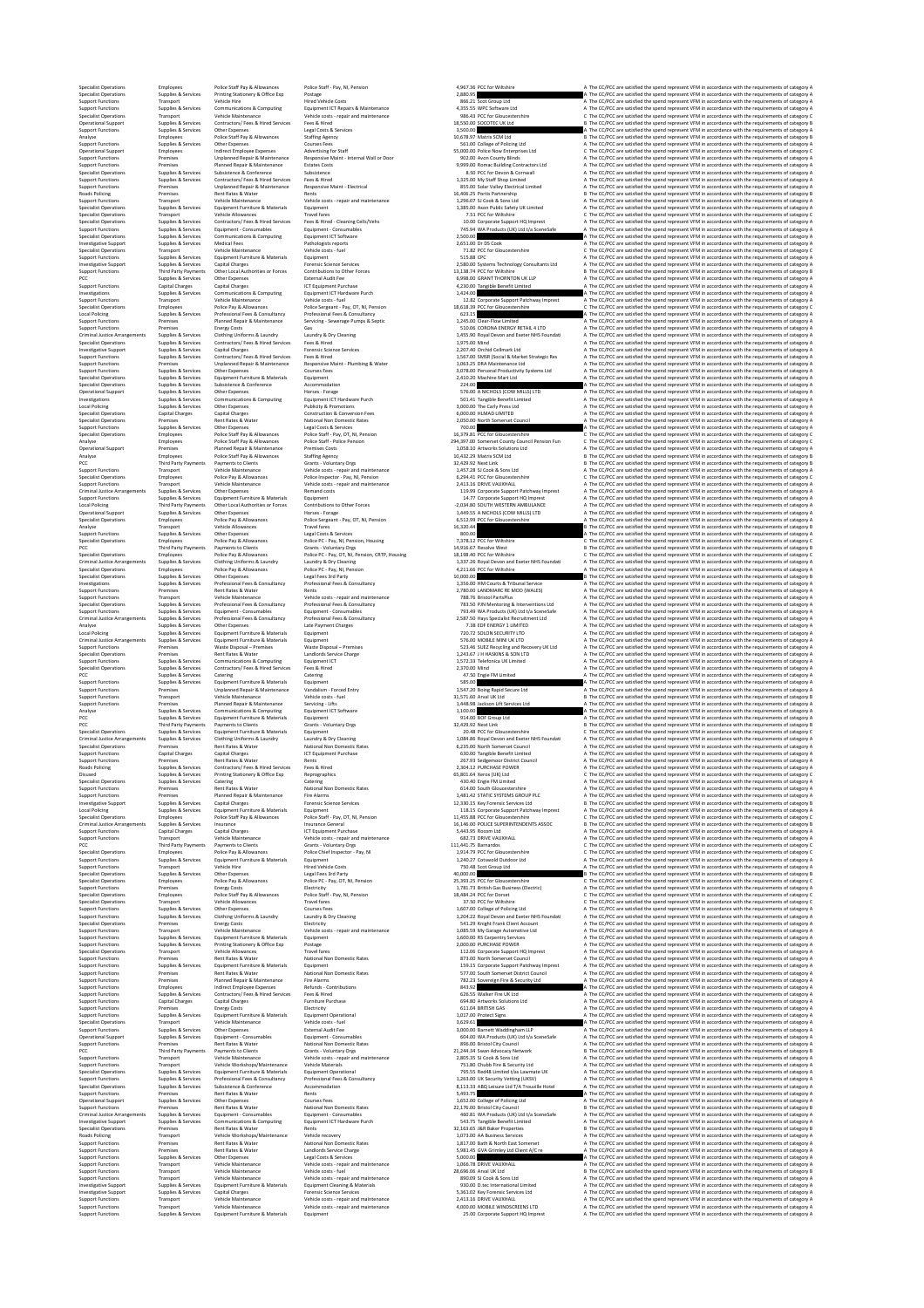Support Functions Supplies & Services Equipment Furniture & Materials Loose Furniture 1,485.40 BOF Group Ltd A The CC/PCC are satisfied the spend represent VFM in accordance with the requirements of category A Operational Support Transport Vehicle Maintenance Vehicle costs ‐ repair and maintenance 439.59 PCC for Devon & Cornwall A The CC/PCC are satisfied the spend represent VFM in accordance with the requirements of category A Support Functions Supplies & Services Other Expenses Courses Fees 1,200.00 One25 Limited A The CC/PCC are satisfied the spend represent VFM in accordance with the requirements of category A Criminal Justice Arrangements Supplies & Services Printing Stationery & Office Exp Printing 19.20 Xerox (UK) Ltd A The CC/PCC are satisfied the spend represent VFM in accordance with the requirements of category A Support Functions Transport Vehicle Maintenance Vehicle costs ‐ repair and maintenance 831.19 My Garage Automotive Ltd A The CC/PCC are satisfied the spend represent VFM in accordance with the requirements of category A Support Functions Premises Rent Rates & Water National Non Domestic Rates 1,043.00 Bath & North East Somerset A The CC/PCC are satisfied the spend represent VFM in accordance with the requirements of category A Specialist Operations Transport Vehicle Allowances Travel fares 98.00 PCC for Dorset C The CC/PCC are satisfied the spend represent VFM in accordance with the requirements of category C Support Functions Supplies & Services Professional Fees & Consultancy Professional Fees & Consultancy 2,250.00 HLMAD LIMITED A The CC/PCC are satisfied the spend represent VFM in accordance with the requirements of category A Roads Policing Supplies & Services Other Expenses Courses Fees 725.00 Redflex Traffic Systems Ltd A The CC/PCC are satisfied the spend represent VFM in accordance with the requirements of category A Support Functions Supplies & Services Professional Fees & Consultancy Professional Fees & Consultancy 600.00 Hands Free Computing Ltd A The CC/PCC are satisfied the spend represent VFM in accordance with the requirements of category A Support Functions Supplies & Services Equipment Furniture & Materials Publications including books 824.00 CHARTERED MANAGEMENT INSTITUTE A The CC/PCC are satisfied the spend represent VFM in accordance with the requirements of category A Investigative Support Supplies & Services Medical Fees Pathologists reports 2,612.00 Dr A J Jeffery A The CC/PCC are satisfied the spend represent VFM in accordance with the requirements of category A Investigative Support Supplies & Services Other Expenses Courses Fees 2,250.00 Control‐F Ltd A The CC/PCC are satisfied the spend represent VFM in accordance with the requirements of category A Local Policing Third Party Payments Other Local Authorities or Forces Contributions to Other Forces 3,333.33 SOUTH WESTERN AMBULANCE A The CC/PCC are satisfied the spend represent VFM in accordance with the requirements of category A Specialist Operations Supplies & Services Printing Stationery & Office Exp Reprographics 11.26 PCC for Gloucestershire C The CC/PCC are satisfied the spend represent VFM in accordance with the requirements of category C Support Functions Capital Charges Capital Charges ICT Equipment Purchase 1,155.00 Tangible Benefit Limited A The CC/PCC are satisfied the spend represent VFM in accordance with the requirements of category A Criminal Justice Arrangements Transport Vehicle Allowances Travel fares 1,462.50 First West of England Ltd A The CC/PCC are satisfied the spend represent VFM in accordance with the requirements of category A Specialist Operations Supplies & Services Subsistence & Conference Subsistence 15.88 PCC for Wiltshire C The CC/PCC are satisfied the spend represent VFM in accordance with the requirements of category C Support Functions Premises Unplanned Repair & Maintenance Asbestos ‐ General 2,045.00 G & L Consultancy Ltd A The CC/PCC are satisfied the spend represent VFM in accordance with the requirements of category A Support Functions Premises Planned Repair & Maintenance Servicing ‐ Lifts 1,389.00 Jackson Lift Services Ltd A The CC/PCC are satisfied the spend represent VFM in accordance with the requirements of category A Specialist Operations Supplies & Services Other Expenses Courses Fees 556.40 Steve Pavey Training Ltd A The CC/PCC are satisfied the spend represent VFM in accordance with the requirements of category A Support Functions Premises Planned Repair & Maintenance Servicing ‐ Sewerage Pumps & Septic 1,060.00 Clear‐Flow Limited A The CC/PCC are satisfied the spend represent VFM in accordance with the requirements of category A Investigations Third Party Payments Other Local Authorities or Forces Safeguarding Boards Contribution 9,200.00 Bath & North East Somerset Council A The CC/PCC are satisfied the spend represent VFM in accordance with the requirements of category A Specialist Operations Supplies & Services Communications & Computing Equipment ICT Hardware Purch 7,480.00 Tactical Transponder Technology Ltd A The CC/PCC are satisfied the spend represent VFM in accordance with the requirements of category A Support Functions Transport Vehicle Maintenance Vehicle costs ‐ repair and maintenance 563.35 Volkswagen Group UK Ltd Vehicles A The CC/PCC are satisfied the spend represent VFM in accordance with the requirements of category A Specialist Operations Capital Charges Capital Charges ICT Equipment Purchase 1,050.00 ATOS IT Services Uk Ltd A The CC/PCC are satisfied the spend represent VFM in accordance with the requirements of category A Support Functions Premises Energy Costs Electricity 567.32 BRITISH GAS A The CC/PCC are satisfied the spend represent VFM in accordance with the requirements of category A Analyse Supplies & Services Insurance Insurance General 2,500.00 Aon UK LTD A The CC/PCC are satisfied the spend represent VFM in accordance with the requirements of category A Criminal Justice Arrangements Supplies & Services Other Expenses Remand costs 820.85 WA Products (UK) Ltd t/a SceneSafe A The CC/PCC are satisfied the spend represent VFM in accordance with the requirements of category A Support Functions Supplies & Services Printing Stationery & Office Exp Advertising (not recruitment) 660.25 SOMERSET COUNTY COUNCIL A The CC/PCC are satisfied the spend represent VFM in accordance with the requirements of category A Investigations Supplies & Services Professional Fees & Consultancy Professional Fees & Consultancy 8,102.00 Health & Safety Executive A The CC/PCC are satisfied the spend represent VFM in accordance with the requirements of category A Support Functions Premises Planned Repair & Maintenance Alterations to Buildings 1,450.00 Romac Building Contractors Ltd A The CC/PCC are satisfied the spend represent VFM in accordance with the requirements of category A Disused Supplies & Services Printing Stationery & Office Exp Printing 1,308.55 Xerox (UK) Ltd A The CC/PCC are satisfied the spend represent VFM in accordance with the requirements of category A Support Functions Supplies & Services Other Expenses Legal Costs & Services 2,229.17 A The CC/PCC are satisfied the spend represent VFM in accordance with the requirements of category A Support Functions Transport Vehicle Maintenance Vehicle costs ‐ repair and maintenance 758.98 Bristol PartsPlus A The CC/PCC are satisfied the spend represent VFM in accordance with the requirements of category A Support Functions Premises Planned Repair & Maintenance Repairs & Maint General 62,143.77 Integral UK Ltd C The CC/PCC are satisfied the spend represent VFM in accordance with the requirements of category C Specialist Operations Employees Police Pay & Allowances Police PC ‐ Pay, OT, NI, Pension, CRTP, Housing 5,789.27 PCC for Wiltshire C The CC/PCC are satisfied the spend represent VFM in accordance with the requirements of category C Support Functions Capital Charges Capital Charges Vehicles Purchase 20,654.49 MERCEDES BENZ OF BRISTOL B The CC/PCC are satisfied the spend represent VFM in accordance with the requirements of category B PCC Third Party Payments Payments to Clients Grants ‐ Voluntary Orgs 32,429.92 Next Link B The CC/PCC are satisfied the spend represent VFM in accordance with the requirements of category B Operational Support Employees Indirect Employee Expenses Advertising for Staff 55,000.00 Police Now Enterprises Ltd C The CC/PCC are satisfied the spend represent VFM in accordance with the requirements of category C Support Functions Capital Charges Capital Charges ICT Equipment Purchase 2,570.00 A The CC/PCC are satisfied the spend represent VFM in accordance with the requirements of category A Support Functions Premises Rent Rates & Water Rents 13,105.42 Curtis Banks B The CC/PCC are satisfied the spend represent VFM in accordance with the requirements of category B Support Functions Transport Vehicle Maintenance Vehicle costs ‐ repair and maintenance 976.24 GOULD AUTOPLATES & SIGNS LTD A The CC/PCC are satisfied the spend represent VFM in accordance with the requirements of category A Support Functions Capital Charges Capital Charges Furniture Purchase 900.40 GRATNELLS LTD A The CC/PCC are satisfied the spend represent VFM in accordance with the requirements of category A Specialist Operations Premises Rent Rates & Water Rents 10,346.87 North Bristol NHS Trust B The CC/PCC are satisfied the spend represent VFM in accordance with the requirements of category B Specialist Operations Employees Police Pay & Allowances Police Chief Inspector ‐ Pay, NI, Pension 6,681.51 PCC for Gloucestershire C The CC/PCC are satisfied the spend represent VFM in accordance with the requirements of category C Analyse Transport Vehicle Allowances Travel fares 13,130.45 B The CC/PCC are satisfied the spend represent VFM in accordance with the requirements of category B Dealing with the Public Employees Indirect Employee Expenses Advertising for Staff 1,981.00 Hays Specialist Recruitment Ltd A The CC/PCC are satisfied the spend represent VFM in accordance with the requirements of category A Local Policing Third Party Payments Payments to Clients Grants ‐ Voluntary Orgs 142,245.00 Bristol City Council C The CC/PCC are satisfied the spend represent VFM in accordance with the requirements of category C Support Functions Supplies & Services Clothing Uniforms & Laundry Clothing & Uniforms ‐ Issues 6,875.00 Axon Public Safety UK Limited A The CC/PCC are satisfied the spend represent VFM in accordance with the requirements of category A Investigative Support Supplies & Services Capital Charges Forensic Science Services 2,453.40 Alecto Forensic Services Ltd A The CC/PCC are satisfied the spend represent VFM in accordance with the requirements of category A Support Functions Premises Rent Rates & Water National Non Domestic Rates 540.00 South Somerset District Council A The CC/PCC are satisfied the spend represent VFM in accordance with the requirements of category A Support Functions Premises Planned Repair & Maintenance Premises Costs 8,862.00 DRA Maintenance Ltd A The CC/PCC are satisfied the spend represent VFM in accordance with the requirements of category A Support Functions Transport Vehicle Maintenance Vehicle costs ‐ repair and maintenance 551.00 Royal Devon and Exeter NHS Foundati A The CC/PCC are satisfied the spend represent VFM in accordance with the requirements of category A Support Functions Supplies & Services Communications & Computing Equipment ICT Hardware Purch 530.04 SOFTWARE BOX LTD A The CC/PCC are satisfied the spend represent VFM in accordance with the requirements of category A Support Functions Supplies & Services Subsistence & Conference Conference & Meeting Expenses 1,300.00 POLICE SUPERINTENDENTS ASSOC A The CC/PCC are satisfied the spend represent VFM in accordance with the requirements of category A Support Functions Premises Energy Costs Gas 216.09 PCC for Gloucestershire C The CC/PCC are satisfied the spend represent VFM in accordance with the requirements of category C Support Functions Supplies & Services Communications & Computing Equipment ICT 8,896.72 BRITISH TELECOMMUNICATIONS PLC B The CC/PCC are satisfied the spend represent VFM in accordance with the requirements of category B Criminal Justice Arrangements Supplies & Services Other Expenses Courses Fees 780.00 Service Desk Institute A The CC/PCC are satisfied the spend represent VFM in accordance with the requirements of category A Specialist Operations Supplies & Services Subsistence & Conference Subsistence 50.21 PCC for Gloucestershire C The CC/PCC are satisfied the spend represent VFM in accordance with the requirements of category C Analyse Transport Vehicle Allowances Travel fares 8,047.71 A The CC/PCC are satisfied the spend represent VFM in accordance with the requirements of category A PCC Supplies & Services Contractors/ Fees & Hired Services Fees & Hired 1,703.20 Performance Solutions Consulting Lt A The CC/PCC are satisfied the spend represent VFM in accordance with the requirements of category A Support Functions Supplies & Services Communications & Computing Equipment ICT Repairs & Maintenance 539.43 BiTEA LIMITED A The CC/PCC are satisfied the spend represent VFM in accordance with the requirements of category A Specialist Operations Premises Energy Costs Electricity 3,967.52 EDF ENERGY 1 LIMITED A The CC/PCC are satisfied the spend represent VFM in accordance with the requirements of category A Operational Support Supplies & Services Other Expenses Dogs ‐ Purchase 30.00 Corporate Support Patchway Imprest A The CC/PCC are satisfied the spend represent VFM in accordance with the requirements of category A Support Functions Premises Energy Costs Electricity 604.68 BRITISH GAS A The CC/PCC are satisfied the spend represent VFM in accordance with the requirements of category A Support Functions Premises Energy Costs Gas 999.89 CORONA ENERGY RETAIL 4 LTD A The CC/PCC are satisfied the spend represent VFM in accordance with the requirements of category A PCC Third Party Payments Payments to Clients Grants ‐ Voluntary Orgs 1,500.00 Unseen (UK) A The CC/PCC are satisfied the spend represent VFM in accordance with the requirements of category A Support Functions Premises Planned Repair & Maintenance Servicing ‐ Sewerage Pumps & Septic 830.00 Clear‐Flow Limited A The CC/PCC are satisfied the spend represent VFM in accordance with the requirements of category A Specialist Operations Employees Police Pay & Allowances Police PC ‐ National Insurance 1,247.00 C The CC/PCC are satisfied the spend represent VFM in accordance with the requirements of category C Specialist Operations Supplies & Services Subsistence & Conference Subsistence 72.15 PCC for Wiltshire A The CC/PCC are satisfied the spend represent VFM in accordance with the requirements of category A Support Functions Premises Rent Rates & Water National Non Domestic Rates 27,468.00 Bristol City Council B The CC/PCC are satisfied the spend represent VFM in accordance with the requirements of category B Support Functions Transport Vehicle Maintenance Vehicle costs ‐ tyres and tubes 1,063.78 GOODYEAR DUNLOP TYRES UK LTD A The CC/PCC are satisfied the spend represent VFM in accordance with the requirements of category A Support Functions Premises Rent Rates & Water Water Charges/Sewerages 1,866.83 Water2Business A The CC/PCC are satisfied the spend represent VFM in accordance with the requirements of category A Specialist Operations Supplies & Services Subsistence & Conference Subsistence 57.57 PCC for Wiltshire A The CC/PCC are satisfied the spend represent VFM in accordance with the requirements of category A Specialist Operations Supplies & Services Clothing Uniforms & Laundry Clothing & Uniforms ‐ non‐stock 851.67 TAUNTON LEISURE LTD A The CC/PCC are satisfied the spend represent VFM in accordance with the requirements of category A Support Functions Supplies & Services Other Expenses Publicity & Promotions 4,000.00 A&N Media Finance Services A The CC/PCC are satisfied the spend represent VFM in accordance with the requirements of category A Local Policing Supplies & Services Subsistence & Conference Subsistence 668.22 A The CC/PCC are satisfied the spend represent VFM in accordance with the requirements of category A Operational Support Employees Police Pay & Allowances Police PC ‐ Pay, OT, NI, Pension, CRTP, Housing 14,104.36 PCC for Wiltshire C The CC/PCC are satisfied the spend represent VFM in accordance with the requirements of category C Investigative Support Supplies & Services Capital Charges Forensic Science Services 1,249.50 AI TRAINING SERVICES LTD A The CC/PCC are satisfied the spend represent VFM in accordance with the requirements of category A Support Functions Premises Planned Repair & Maintenance Alterations to Buildings 6,215.00 Romac Building Contractors Ltd A The CC/PCC are satisfied the spend represent VFM in accordance with the requirements of category A Specialist Operations Transport Vehicle Maintenance Vehicle costs ‐ repair and maintenance 3.99 A The CC/PCC are satisfied the spend represent VFM in accordance with the requirements of category A Support Functions Supplies & Services Equipment Furniture & Materials Publications including books 36.48 BRENDON BOOKS A The CC/PCC are satisfied the spend represent VFM in accordance with the requirements of category A Specialist Operations Supplies & Services Equipment Furniture & Materials Equipment 1,164.60 Intimus International Limited A The CC/PCC are satisfied the spend represent VFM in accordance with the requirements of category A Support Functions Employees Police Pay & Allowances Police PC ‐ Pay, OT, NI, Pension 4,624.87 PCC for Gloucestershire C The CC/PCC are satisfied the spend represent VFM in accordance with the requirements of category C Investigations Supplies & Services Catering Catering 63.60 Engie FM Limited A The CC/PCC are satisfied the spend represent VFM in accordance with the requirements of category A Support Functions Premises Rent Rates & Water National Non Domestic Rates 19,404.00 North Somerset Council B The CC/PCC are satisfied the spend represent VFM in accordance with the requirements of category B Local Policing Third Party Payments Other Local Authorities or Forces Contributions to Other Forces 5,649.27 SOUTH WESTERN AMBULANCE A The CC/PCC are satisfied the spend represent VFM in accordance with the requirements of category A Support Functions Supplies & Services Equipment Furniture & Materials Equipment 1,270.14 Blandford Tools Ltd A The CC/PCC are satisfied the spend represent VFM in accordance with the requirements of category A Support Functions Supplies & Services Equipment ‐ Consumables Equipment ‐ Consumables 1,322.47 WA Products (UK) Ltd t/a SceneSafe A The CC/PCC are satisfied the spend represent VFM in accordance with the requirements of category A Support Functions Premises Energy Costs Electricity 4,538.18 EDF ENERGY 1 LIMITED A The CC/PCC are satisfied the spend represent VFM in accordance with the requirements of category A Investigative Support Supplies & Services Capital Charges Forensic Science Services 968.60 Orchid Cellmark Ltd A The CC/PCC are satisfied the spend represent VFM in accordance with the requirements of category A Support Functions Transport Vehicle Maintenance Vehicle costs ‐ fuel 17,625.69 Certas Energy UK Ltd B The CC/PCC are satisfied the spend represent VFM in accordance with the requirements of category B Support Functions Capital Charges Capital Charges ICT Equipment Purchase 960.00 Tangible Benefit Limited A The CC/PCC are satisfied the spend represent VFM in accordance with the requirements of category A Support Functions Supplies & Services Other Expenses Legal Costs & Services 750.00 A The CC/PCC are satisfied the spend represent VFM in accordance with the requirements of category A Support Functions Transport Vehicle Maintenance Vehicle costs ‐ repair and maintenance 647.15 Royal Devon and Exeter NHS Foundati A The CC/PCC are satisfied the spend represent VFM in accordance with the requirements of category A Specialist Operations Supplies & Services Professional Fees & Consultancy Professional Fees & Consultancy 4,114.00 UK Security Vetting (UKSV) A The CC/PCC are satisfied the spend represent VFM in accordance with the requirements of category A Support Functions Supplies & Services Contractors/ Fees & Hired Services Fees & Hired ‐832.50 Cyclescheme Ltd A The CC/PCC are satisfied the spend represent VFM in accordance with the requirements of category A Specialist Operations Employees Police Pay & Allowances Police Chief Inspector ‐ Pay, NI, Pension, Housing 7,352.82 PCC for Gloucestershire A The CC/PCC are satisfied the spend represent VFM in accordance with the requirements of category A Support Functions Premises Planned Repair & Maintenance Premises Costs 12,311.15 DRA Maintenance Ltd B The CC/PCC are satisfied the spend represent VFM in accordance with the requirements of category B Support Functions Premises Rent Rates & Water National Non Domestic Rates 589.00 Bristol City Council A The CC/PCC are satisfied the spend represent VFM in accordance with the requirements of category A Specialist Operations Employees Police Staff Pay & Allowances Police Staff ‐ Pay, NI, Pension 15,883.02 PCC for Wiltshire C The CC/PCC are satisfied the spend represent VFM in accordance with the requirements of category C Support Functions Premises Energy Costs Electricity 684.41 EDF ENERGY 1 LIMITED A The CC/PCC are satisfied the spend represent VFM in accordance with the requirements of category A Specialist Operations Premises Rent Rates & Water Rents 17,500.00 J H HASKINS & SON LTD B The CC/PCC are satisfied the spend represent VFM in accordance with the requirements of category B Specialist Operations Supplies & Services Equipment Furniture & Materials Equipment 746.77 Alford Technologies Limited A The CC/PCC are satisfied the spend represent VFM in accordance with the requirements of category A Support Functions Premises Energy Costs Gas 539.71 CORONA ENERGY RETAIL 4 LTD A The CC/PCC are satisfied the spend represent VFM in accordance with the requirements of category A Investigative Support Supplies & Services Capital Charges Forensic Science Services 3,562.65 Orchid Cellmark Ltd A The CC/PCC are satisfied the spend represent VFM in accordance with the requirements of category A Support Functions Supplies & Services Grants & Subscriptions Subscriptions 6,604.54 Gallagher Bassett International Ltd A The CC/PCC are satisfied the spend represent VFM in accordance with the requirements of category A Support Functions Supplies & Services Printing Stationery & Office Exp Postage 3,000.00 Neopost Ltd A The CC/PCC are satisfied the spend represent VFM in accordance with the requirements of category A Support Functions Premises Rent Rates & Water National Non Domestic Rates 1,448.00 Somerset West and Taunton Council A The CC/PCC are satisfied the spend represent VFM in accordance with the requirements of category A Criminal Justice Arrangements Supplies & Services Other Expenses Remand costs 522.57 Bidfood A The CC/PCC are satisfied the spend represent VFM in accordance with the requirements of category A Specialist Operations Premises Energy Costs Electricity ‐3,788.50 EDF ENERGY 1 LIMITED A The CC/PCC are satisfied the spend represent VFM in accordance with the requirements of category A Support Functions Supplies & Services Equipment Furniture & Materials Equipment 47.70 WA Products (UK) Ltd t/a SceneSafe A The CC/PCC are satisfied the spend represent VFM in accordance with the requirements of category A Operational Support Supplies & Services Communications & Computing Equipment ICT Consumables 15,000.00 Giftfinder & Co B The CC/PCC are satisfied the spend represent VFM in accordance with the requirements of category B Support Functions Premises Rent Rates & Water National Non Domestic Rates 1,485.00 Sedgemoor District Council A The CC/PCC are satisfied the spend represent VFM in accordance with the requirements of category A Specialist Operations Transport Vehicle Allowances Travel fares 90.86 PCC for Wiltshire C The CC/PCC are satisfied the spend represent VFM in accordance with the requirements of category C Specialist Operations Employees Police Pay & Allowances Police PC ‐ Basic Pay 19,990.75 C The CC/PCC are satisfied the spend represent VFM in accordance with the requirements of category C Criminal Justice Arrangements Supplies & Services Other Expenses Courses Fees 950.00 Savannah Holdings A The CC/PCC are satisfied the spend represent VFM in accordance with the requirements of category A Operational Support Supplies & Services Catering Catering 200.00 Corporate Support Patchway Imprest A The CC/PCC are satisfied the spend represent VFM in accordance with the requirements of category A Support Functions Capital Charges Capital Charges ICT Equipment Purchase 7,280.00 Data Pro IT Ltd A The CC/PCC are satisfied the spend represent VFM in accordance with the requirements of category A Investigative Support Supplies & Services Medical Fees Pathologists reports 2,651.00 Dr DS Cook A The CC/PCC are satisfied the spend represent VFM in accordance with the requirements of category A Support Functions Supplies & Services Medical Fees Drugs & Medical Requisites 1,299.20 AAH Pharmaceuticals Ltd A The CC/PCC are satisfied the spend represent VFM in accordance with the requirements of category A Investigations Supplies & Services Catering Catering 761.00 Bristol Indoor Bowling Club A The CC/PCC are satisfied the spend represent VFM in accordance with the requirements of category A Criminal Justice Arrangements Supplies & Services Subsistence & Conference Conference & Meeting Expenses 880.00 Clevedon Hall Limited A The CC/PCC are satisfied the spend represent VFM in accordance with the requirements of category A Support Functions Employees Indirect Employee Expenses Refunds ‐ Contributions 1,254.04 A The CC/PCC are satisfied the spend represent VFM in accordance with the requirements of category A Support Functions Premises Rent Rates & Water National Non Domestic Rates 1,289.00 Bristol City Council A The CC/PCC are satisfied the spend represent VFM in accordance with the requirements of category A Specialist Operations Supplies & Services Printing Stationery & Office Exp Reprographics 5.78 PCC for Gloucestershire C The CC/PCC are satisfied the spend represent VFM in accordance with the requirements of category C Support Functions Supplies & Services Other Expenses Courses Fees 3,201.28 The Strengths People Ltd A The CC/PCC are satisfied the spend represent VFM in accordance with the requirements of category A Analyse Supplies & Services Printing Stationery & Office Exp Printing 600.00 SOLON SECURITY LTD A The CC/PCC are satisfied the spend represent VFM in accordance with the requirements of category A Local Policing Supplies & Services Other Expenses Visits & Activities 1,471.00 Blackdown District Scout Council A The CC/PCC are satisfied the spend represent VFM in accordance with the requirements of category A Support Functions Supplies & Services Equipment Furniture & Materials Equipment 585.00 J & B Electric Power Tool Co Ltd A The CC/PCC are satisfied the spend represent VFM in accordance with the requirements of category A Support Functions Premises Planned Repair & Maintenance Servicing ‐ Lifts 1,448.98 Jackson Lift Services Ltd A The CC/PCC are satisfied the spend represent VFM in accordance with the requirements of category A Support Functions Transport Vehicle Maintenance Vehicle costs ‐ repair and maintenance 1,290.00 Babcock Vehicle Engineering Limited A The CC/PCC are satisfied the spend represent VFM in accordance with the requirements of category A Support Functions Premises Rent Rates & Water National Non Domestic Rates 1,719.00 North Somerset Council A The CC/PCC are satisfied the spend represent VFM in accordance with the requirements of category A Specialist Operations Transport Vehicle Maintenance Vehicle costs ‐ fuel 30.94 PCC for Gloucestershire C The CC/PCC are satisfied the spend represent VFM in accordance with the requirements of category C Support Functions Employees Police Pay & Allowances Police PC ‐ Overtime 5,973.50 PCC for Wiltshire A The CC/PCC are satisfied the spend represent VFM in accordance with the requirements of category A Support Functions Employees Indirect Employee Expenses Transfer Values 602.55 A The CC/PCC are satisfied the spend represent VFM in accordance with the requirements of category A Investigative Support Supplies & Services Communications & Computing Equipment ICT Software 2,768.84 CCS MEDIA LTD A The CC/PCC are satisfied the spend represent VFM in accordance with the requirements of category A Support Functions Employees Indirect Employee Expenses Refunds ‐ Contributions 1,064.76 A The CC/PCC are satisfied the spend represent VFM in accordance with the requirements of category A Support Functions Supplies & Services Contractors/ Fees & Hired Services Fees & Hired 3,700.00 University of Cambridge A The CC/PCC are satisfied the spend represent VFM in accordance with the requirements of category A Support Functions Capital Charges Capital Charges Construction & Conversion Works 65,865.58 D R Jones (Yeovil) Ltd C The CC/PCC are satisfied the spend represent VFM in accordance with the requirements of category C Specialist Operations Supplies & Services Communications & Computing Telephone Calls 1,029.60 A The CC/PCC are satisfied the spend represent VFM in accordance with the requirements of category A Support Functions Premises Planned Repair & Maintenance Grounds Maintenance 962.48 Weston Garden Machinery A The CC/PCC are satisfied the spend represent VFM in accordance with the requirements of category A Support Functions Transport Vehicle Maintenance Vehicle costs ‐ tyres and tubes 1,150.00 GOODYEAR DUNLOP TYRES UK LTD A The CC/PCC are satisfied the spend represent VFM in accordance with the requirements of category A Criminal Justice Arrangements Supplies & Services Communications & Computing Equipment ICT Hardware Purch 6,460.00 CM Logistics A The CC/PCC are satisfied the spend represent VFM in accordance with the requirements of category A Support Functions Capital Charges Capital Charges ICT Equipment Purchase 1,017.44 SOFTWARE BOX LTD A The CC/PCC are satisfied the spend represent VFM in accordance with the requirements of category A Support Functions Supplies & Services Other Expenses Legal Costs & Services 1,417.00 A The CC/PCC are satisfied the spend represent VFM in accordance with the requirements of category A Support Functions Supplies & Services Communications & Computing Equipment ICT Repairs & Maintenance 90,970.00 UNISYS LTD C The CC/PCC are satisfied the spend represent VFM in accordance with the requirements of category C Support Functions Transport Vehicle Hire Hired Vehicle Costs 1,162.50 COUNTY CARS A The CC/PCC are satisfied the spend represent VFM in accordance with the requirements of category A Specialist Operations Transport Vehicle Maintenance Vehicle costs ‐ repair and maintenance 36.09 Corporate Support HQ Imprest A The CC/PCC are satisfied the spend represent VFM in accordance with the requirements of category A Support Functions Premises Rent Rates & Water National Non Domestic Rates 7,106.00 Bristol City Council A The CC/PCC are satisfied the spend represent VFM in accordance with the requirements of category A Support Functions Premises Planned Repair & Maintenance Servicing ‐ Mechanical Plant 1,737.96 Integral UK Ltd A The CC/PCC are satisfied the spend represent VFM in accordance with the requirements of category A Support Functions Transport Vehicle Maintenance Vehicle costs ‐ tyres and tubes 1,787.50 GOODYEAR DUNLOP TYRES UK LTD A The CC/PCC are satisfied the spend represent VFM in accordance with the requirements of category A Support Functions Supplies & Services Communications & Computing Equipment ICT Software 4,646.07 SOFTWARE BOX LTD A The CC/PCC are satisfied the spend represent VFM in accordance with the requirements of category A Investigative Support Supplies & Services Medical Fees Pathologists reports 2,612.00 Dr A J Jeffery A The CC/PCC are satisfied the spend represent VFM in accordance with the requirements of category A Specialist Operations Employees Police Staff Pay & Allowances Police Staff ‐ Pay, OT, NI, Pension 15,380.32 PCC for Gloucestershire C The CC/PCC are satisfied the spend represent VFM in accordance with the requirements of category C Operational Support Supplies & Services Equipment Furniture & Materials Equipment Operational 2,629.46 Julius‐K9 UK Ltd A The CC/PCC are satisfied the spend represent VFM in accordance with the requirements of category A Support Functions Supplies & Services Other Expenses Legal Fees 3rd Party 6,666.67 A The CC/PCC are satisfied the spend represent VFM in accordance with the requirements of category A Support Functions Premises Rent Rates & Water National Non Domestic Rates 508.00 South Somerset District Council A The CC/PCC are satisfied the spend represent VFM in accordance with the requirements of category A Specialist Operations Employees Police Pay & Allowances Police Chief Insp‐ Pay, NI, Pension, CRTP 13,653.06 PCC for Wiltshire C The CC/PCC are satisfied the spend represent VFM in accordance with the requirements of category C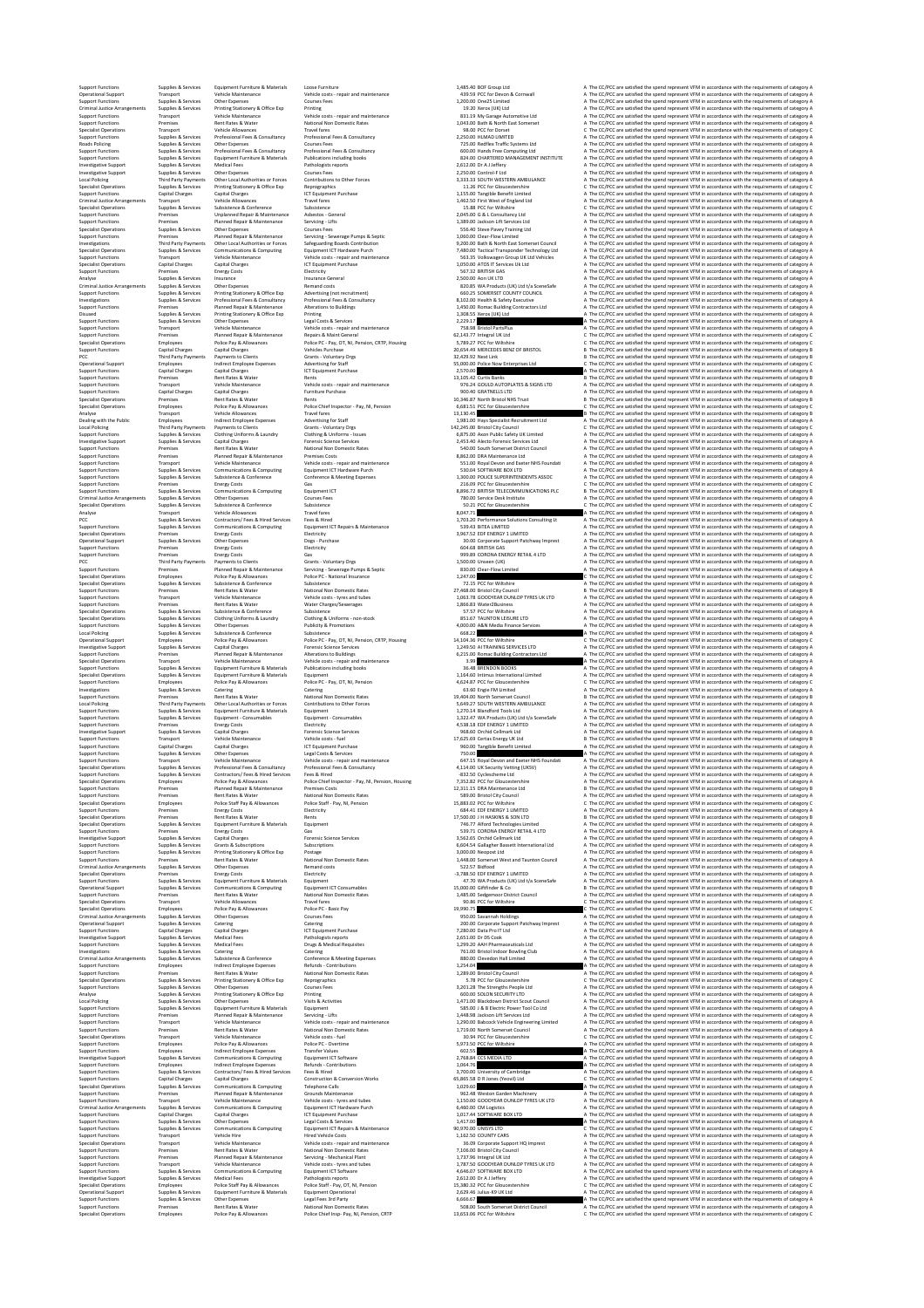Cheral Supplet Services On the Company of Free Supplet Services of the CONN and A The CCPCC are statisted the specifies of the construction of the construction of the construction of the construction of the construction

Superfunctions a<br>experimented to the control of the set of the set of the set of the set of the set of the set of the set of the set of the set of the set of the set of the set of the set of the set of the set of the set %hypon://www.mathemomethylenamic communications of the communications communications contained the contained communications (1,500,000 ) . The Mathemometrical of the contained the mathemometrical department of the communic Superfunctions Supering the species of the former species and the content of the content of the content of the content of the content of the content of the content of the content of the content of the content of the conte %pport understanding the state of the state of the state of the state of the state of the spectrum of the send of the send of the conditions of the equinements of the equinoment of the state of the state of the state of th Support Functions Premises Rent Rates & Water Rents 8,250.00 FPG (UK) Ltd A The CC/PCC are satisfied the spend represent VFM in accordance with the requirements of category A Support Functions Premises Planned Repair & Maintenance Servicing ‐ Mechanical Plant 8,269.67 Integral UK Ltd A The CC/PCC are satisfied the spend represent VFM in accordance with the requirements of category A Specialist Operations Employees Police Staff Pay & Allowances Police Staff ‐ Pay, OT, NI, Pension 16,406.27 PCC for Wiltshire C The CC/PCC are satisfied the spend represent VFM in accordance with the requirements of category C Support Functions Supplies & Services Equipment Furniture & Materials Equipment 532.00 A The CC/PCC are satisfied the spend represent VFM in accordance with the requirements of category A Criminal Justice Arrangements Supplies & Services Other Expenses Remand costs 712.00 Charles Fellows Supplies Ltd A The CC/PCC are satisfied the spend represent VFM in accordance with the requirements of category A Specialist Operations Transport Vehicle Allowances Travel fares 165.10 A The CC/PCC are satisfied the spend represent VFM in accordance with the requirements of category A Specialist Operations Supplies & Services Professional Fees & Consultancy Professional Fees & Consultancy 1,014.31 PJN Mentoring & Interventions Ltd A The CC/PCC are satisfied the spend represent VFM in accordance with the requirements of category A Support Functions Transport Vehicle Maintenance Vehicle costs ‐ tyres and tubes 765.45 CABOT TYRE SERVICE LTD A The CC/PCC are satisfied the spend represent VFM in accordance with the requirements of category A Support Functions Transport Vehicle Maintenance Vehicle costs ‐ repair and maintenance 515.50 Halls Electrical Ltd A The CC/PCC are satisfied the spend represent VFM in accordance with the requirements of category A Support Functions Supplies & Services Professional Fees & Consultancy Professional Fees & Consultancy 1,650.00 Ridge & Partners LLP A The CC/PCC are satisfied the spend represent VFM in accordance with the requirements of category A Specialist Operations Employees Police Staff Pay & Allowances Police Staff ‐ Pay, OT, NI, Pension 13,155.66 PCC for Gloucestershire C The CC/PCC are satisfied the spend represent VFM in accordance with the requirements of category C Specialist Operations Employees Police Pay & Allowances Police Inspector ‐ Pay, NI, Pension 6,294.41 PCC for Gloucestershire C The CC/PCC are satisfied the spend represent VFM in accordance with the requirements of category C Support Functions Supplies & Services Communications & Computing Equipment ICT Software 736.00 Hands Free Computing Ltd A The CC/PCC are satisfied the spend represent VFM in accordance with the requirements of category A Specialist Operations Transport Vehicle Allowances Travel fares 2.50 PCC for Wiltshire A The CC/PCC are satisfied the spend represent VFM in accordance with the requirements of category A Specialist Operations Employees Police Pay & Allowances Police Inspector ‐ Pay, NI, Pension 6,466.01 PCC for Wiltshire A The CC/PCC are satisfied the spend represent VFM in accordance with the requirements of category A Support Functions Supplies & Services Communications & Computing Equipment ICT Software 1,014.21 A The CC/PCC are satisfied the spend represent VFM in accordance with the requirements of category A Specialist Operations Capital Charges Capital Charges ICT Equipment Purchase 5,714.44 Secure Data A The CC/PCC are satisfied the spend represent VFM in accordance with the requirements of category A Support Functions Capital Charges Capital Charges ICT Equipment Purchase 17,289.00 Data Pro IT Ltd B The CC/PCC are satisfied the spend represent VFM in accordance with the requirements of category B PCC Supplies & Services Printing Stationery & Office Exp Reprographics 3,780.00 Studio Mix Ltd A The CC/PCC are satisfied the spend represent VFM in accordance with the requirements of category A Specialist Operations Premises Energy Costs Electricity 2,464.03 EDF ENERGY 1 LIMITED A The CC/PCC are satisfied the spend represent VFM in accordance with the requirements of category A Support Functions Transport Vehicle Hire Hired Vehicle Costs 1,162.50 COUNTY CARS A The CC/PCC are satisfied the spend represent VFM in accordance with the requirements of category A PCC Third Party Payments Payments to Clients Grants ‐ Voluntary Orgs 27,305.83 Victim Support B The CC/PCC are satisfied the spend represent VFM in accordance with the requirements of category B Support Functions Premises Rent Rates & Water Hire of Accommodation 18,960.00 Hilton Bristol B The CC/PCC are satisfied the spend represent VFM in accordance with the requirements of category B Support Functions Employees Indirect Employee Expenses Refunds ‐ Contributions 3,107.02 A The CC/PCC are satisfied the spend represent VFM in accordance with the requirements of category A Operational Support Supplies & Services Other Expenses Dogs ‐ Food 993.93 Crown Petfoods Ltd A The CC/PCC are satisfied the spend represent VFM in accordance with the requirements of category A Support Functions Transport Vehicle Maintenance Vehicle costs ‐ repair and maintenance 6,467.22 Clifford Thames Limited A The CC/PCC are satisfied the spend represent VFM in accordance with the requirements of category A Support Functions Capital Charges Capital Charges ICT Equipment Purchase 5,440.00 Avon Armour Limited A The CC/PCC are satisfied the spend represent VFM in accordance with the requirements of category A Support Functions Supplies & Services Contractors/ Fees & Hired Services Fees & Hired 3,109.00 CHEW VALLEY HIRE LTD A The CC/PCC are satisfied the spend represent VFM in accordance with the requirements of category A Support Functions Supplies & Services Contractors/ Fees & Hired Services Fees & Hired 933.34 My Staff Shop Limited A The CC/PCC are satisfied the spend represent VFM in accordance with the requirements of category A Support Functions Premises Energy Costs Electricity 4,263.21 EDF ENERGY 1 LIMITED A The CC/PCC are satisfied the spend represent VFM in accordance with the requirements of category A Support Functions Supplies & Services Contractors/ Fees & Hired Services Fees & Hired 3,288.33 Cyclescheme Ltd A The CC/PCC are satisfied the spend represent VFM in accordance with the requirements of category A Support Functions Premises Rent Rates & Water Water Charges/Sewerages 1,506.07 Water2Business A The CC/PCC are satisfied the spend represent VFM in accordance with the requirements of category A Support Functions Supplies & Services Subsistence & Conference Conference & Meeting Expenses 800.00 Clevedon Hall Limited A The CC/PCC are satisfied the spend represent VFM in accordance with the requirements of category A Specialist Operations Transport Vehicle Allowances Travel fares 10.00 PCC for Gloucestershire C The CC/PCC are satisfied the spend represent VFM in accordance with the requirements of category C Support Functions Premises Rent Rates & Water Premises Leases 865,449.28 Blue Light Partnership C The CC/PCC are satisfied the spend represent VFM in accordance with the requirements of category C Support Functions Transport Vehicle Hire Hired Vehicle Costs 593.85 Scot Group Ltd A The CC/PCC are satisfied the spend represent VFM in accordance with the requirements of category A Support Functions Transport Vehicle Maintenance Vehicle costs ‐ commissioning 3,396.58 ECCO Safety Group UK Limited A The CC/PCC are satisfied the spend represent VFM in accordance with the requirements of category A Criminal Justice Arrangements Supplies & Services Professional Fees & Consultancy Professional Fees & Consultancy 750.00 Savannah Holdings A The CC/PCC are satisfied the spend represent VFM in accordance with the requirements of category A Specialist Operations Employees Police Pay & Allowances Police Inspector ‐ Pay, NI, Pension, Housing 6,823.47 PCC for Wiltshire A The CC/PCC are satisfied the spend represent VFM in accordance with the requirements of category A Support Functions Supplies & Services Other Expenses Courses Fees 900.00 Dorset Centre for Rural Skills A The CC/PCC are satisfied the spend represent VFM in accordance with the requirements of category A Support Functions Transport Vehicle Maintenance Vehicle costs ‐ fuel 2,599.29 Certas Energy UK Ltd A The CC/PCC are satisfied the spend represent VFM in accordance with the requirements of category A Support Functions Supplies & Services Printing Stationery & Office Exp Postage 679.83 PURCHASE POWER A The CC/PCC are satisfied the spend represent VFM in accordance with the requirements of category A Support Functions Transport Vehicle Maintenance Vehicle costs ‐ fuel 26,532.33 Arval UK Ltd B The CC/PCC are satisfied the spend represent VFM in accordance with the requirements of category B Support Functions Supplies & Services Subsistence & Conference Subsistence 830.60 PCC for Wiltshire A The CC/PCC are satisfied the spend represent VFM in accordance with the requirements of category A Support Functions Transport Vehicle Allowances Travel fares 3.40 PCC for Gloucestershire C The CC/PCC are satisfied the spend represent VFM in accordance with the requirements of category C Specialist Operations Supplies & Services Contractors/ Fees & Hired Services Fees & Hired 5,760.00 A The CC/PCC are satisfied the spend represent VFM in accordance with the requirements of category A Support Functions Supplies & Services Contractors/ Fees & Hired Services Fees & Hired 1,304.17 Cyclescheme Ltd A The CC/PCC are satisfied the spend represent VFM in accordance with the requirements of category A Specialist Operations Employees Police Pay & Allowances Police PC ‐ Basic Pay 9,792.97 C The CC/PCC are satisfied the spend represent VFM in accordance with the requirements of category C Investigative Support Supplies & Services Medical Fees Pathologists reports 720.00 Dr A J Jeffery A The CC/PCC are satisfied the spend represent VFM in accordance with the requirements of category A Specialist Operations Supplies & Services Subsistence & Conference Conference & Meeting Expenses 644.30 Government Events A The CC/PCC are satisfied the spend represent VFM in accordance with the requirements of category A Specialist Operations Supplies & Services Equipment Furniture & Materials Equipment 172.67 PCC for Dorset C The CC/PCC are satisfied the spend represent VFM in accordance with the requirements of category C Local Policing Supplies & Services Equipment Furniture & Materials Equipment 999.99 PC World Business A The CC/PCC are satisfied the spend represent VFM in accordance with the requirements of category A Support Functions Supplies & Services Communications & Computing Equipment ICT Hardware Purch 1,750.00 Data Pro IT Ltd A The CC/PCC are satisfied the spend represent VFM in accordance with the requirements of category A Support Functions Supplies & Services Other Expenses Legal Costs & Services 700.00 A The CC/PCC are satisfied the spend represent VFM in accordance with the requirements of category A Support Functions Capital Charges Capital Charges Additions:Non Enhancing Fees 6,080.00 Atkins Ltd A The CC/PCC are satisfied the spend represent VFM in accordance with the requirements of category A Support Functions Transport Vehicle Maintenance Vehicle costs ‐ repair and maintenance 826.91 SJ Cook & Sons Ltd A The CC/PCC are satisfied the spend represent VFM in accordance with the requirements of category A Support Functions Premises Energy Costs Electricity ‐615.32 EDF ENERGY 1 LIMITED A The CC/PCC are satisfied the spend represent VFM in accordance with the requirements of category A Support Functions Premises Waste Disposal – Premises Waste Disposal – Premises 803.60 Perrys Recycling Ltd A The CC/PCC are satisfied the spend represent VFM in accordance with the requirements of category A Support Functions Supplies & Services Equipment Furniture & Materials Equipment 7,995.00 A The CC/PCC are satisfied the spend represent VFM in accordance with the requirements of category A Support Functions Supplies & Services Communications & Computing Equipment ICT Software 2,282.00 NLA MEDIA ACCESS LIMITED A The CC/PCC are satisfied the spend represent VFM in accordance with the requirements of category A Specialist Operations Supplies & Services Contractors/ Fees & Hired Services Fees & Hired 2,773.50 Steve Pavey Training Ltd A The CC/PCC are satisfied the spend represent VFM in accordance with the requirements of category A Roads Policing Premises Unplanned Repair & Maintenance Responsive Maint ‐ Internal Wall or Door 612.00 WESSEX GLASS CO LTD A The CC/PCC are satisfied the spend represent VFM in accordance with the requirements of category A Specialist Operations Employees Police Pay & Allowances Police Sergeant ‐ Pay, OT, NI, Pension 12,931.13 PCC for Gloucestershire C The CC/PCC are satisfied the spend represent VFM in accordance with the requirements of category C Support Functions Supplies & Services Communications & Computing Equipment ICT 3,174.00 Telefonica UK Limited A The CC/PCC are satisfied the spend represent VFM in accordance with the requirements of category A Support Functions Supplies & Services Printing Stationery & Office Exp Postage 500.00 PURCHASE POWER A The CC/PCC are satisfied the spend represent VFM in accordance with the requirements of category A Criminal Justice Arrangements Supplies & Services Contractors/ Fees & Hired Services Fees & Hired 12,630.00 Nowcomm Ltd B The CC/PCC are satisfied the spend represent VFM in accordance with the requirements of category B Support Functions Supplies & Services Other Expenses Legal Costs & Services 2,446.53 A The CC/PCC are satisfied the spend represent VFM in accordance with the requirements of category A Specialist Operations Supplies & Services Equipment Furniture & Materials Equipment 99.00 Corporate Support Patchway Imprest A The CC/PCC are satisfied the spend represent VFM in accordance with the requirements of category A Investigative Support Supplies & Services Medical Fees Pathologists reports 2,612.00 Dr R J Delaney A The CC/PCC are satisfied the spend represent VFM in accordance with the requirements of category A Support Functions Transport Vehicle Allowances Vehicle mileage allowance 273.00 PCC for Wiltshire A The CC/PCC are satisfied the spend represent VFM in accordance with the requirements of category A Specialist Operations Premises Energy Costs Electricity ‐4,119.64 EDF ENERGY 1 LIMITED A The CC/PCC are satisfied the spend represent VFM in accordance with the requirements of category A Support Functions Supplies & Services Equipment Furniture & Materials Equipment 564.00 Total Battery Solutions Ltd A The CC/PCC are satisfied the spend represent VFM in accordance with the requirements of category A Support Functions Employees Police Staff Pay & Allowances Staffing Agency 624.92 Hays Specialist Recruitment Ltd A The CC/PCC are satisfied the spend represent VFM in accordance with the requirements of category A Criminal Justice Arrangements Supplies & Services Clothing Uniforms & Laundry Laundry & Dry Cleaning 1,270.57 Royal Devon and Exeter NHS Foundati A The CC/PCC are satisfied the spend represent VFM in accordance with the requirements of category A Specialist Operations Supplies & Services Communications & Computing Equipment ICT 41.82 A The CC/PCC are satisfied the spend represent VFM in accordance with the requirements of category A Support Functions Supplies & Services Communications & Computing Equipment ICT 1,605.00 EE Limited A The CC/PCC are satisfied the spend represent VFM in accordance with the requirements of category A Investigative Support Supplies & Services Capital Charges Forensic Science Services 9,054.30 Orchid Cellmark Ltd A The CC/PCC are satisfied the spend represent VFM in accordance with the requirements of category A Support Functions Transport Vehicle Allowances Vehicle mileage allowance 71.17 PCC for Gloucestershire C The CC/PCC are satisfied the spend represent VFM in accordance with the requirements of category C Support Functions Capital Charges Capital Charges Construction & Conversion Works 80,503.47 D R Jones (Yeovil) Ltd C The CC/PCC are satisfied the spend represent VFM in accordance with the requirements of category C Specialist Operations Employees Police Pay & Allowances Police PC ‐ Pay, OT, NI, Pension 23,690.72 PCC for Gloucestershire C The CC/PCC are satisfied the spend represent VFM in accordance with the requirements of category C Criminal Justice Arrangements Supplies & Services Other Expenses Remand costs 4,419.00 Charles Fellows Supplies Ltd A The CC/PCC are satisfied the spend represent VFM in accordance with the requirements of category A Support Functions Transport Vehicle Maintenance Vehicle costs ‐ repair and maintenance 515.50 Halls Electrical Ltd A The CC/PCC are satisfied the spend represent VFM in accordance with the requirements of category A PCC Supplies & Services Contractors/ Fees & Hired Services Fees & Hired 3,600.00 Granicus LLC A The CC/PCC are satisfied the spend represent VFM in accordance with the requirements of category A Analyse Supplies & Services Other Expenses Financial Adjustments 0.01 CORONA ENERGY RETAIL 4 LTD A The CC/PCC are satisfied the spend represent VFM in accordance with the requirements of category A Specialist Operations Employees Police Staff Pay & Allowances Police Staff ‐ Overtime 469.53 PCC for Devon & Cornwall A The CC/PCC are satisfied the spend represent VFM in accordance with the requirements of category A Support Functions Supplies & Services Communications & Computing Equip ICT ‐ Telephones/pagers 1,029.60 A The CC/PCC are satisfied the spend represent VFM in accordance with the requirements of category A Specialist Operations Supplies & Services Communications & Computing Equipment ICT Hardware Purch 817.25 A The CC/PCC are satisfied the spend represent VFM in accordance with the requirements of category A Support Functions Capital Charges Capital Charges ICT Equipment Purchase ‐951.00 Tangible Benefit Limited A The CC/PCC are satisfied the spend represent VFM in accordance with the requirements of category A Support Functions Supplies & Services Professional Fees & Consultancy Professional Fees & Consultancy 1,295.00 White Young & Green (WYG) A The CC/PCC are satisfied the spend represent VFM in accordance with the requirements of category A Support Functions Third Party Payments Other Local Authorities or Forces Contributions to Other Forces 24,800.00 PCC for Derbyshire B The CC/PCC are satisfied the spend represent VFM in accordance with the requirements of category B Specialist Operations Employees Police Pay & Allowances Police Superintendent ‐ Pay, NI, Pension 9,419.93 PCC for Wiltshire A The CC/PCC are satisfied the spend represent VFM in accordance with the requirements of category A Support Functions Supplies & Services Contractors/ Fees & Hired Services Fees & Hired 2,500.00 My Staff Shop Limited A The CC/PCC are satisfied the spend represent VFM in accordance with the requirements of category A Support Functions Supplies & Services Professional Fees & Consultancy Professional Fees & Consultancy 850.00 Hays Specialist Recruitment Ltd A The CC/PCC are satisfied the spend represent VFM in accordance with the requirements of category A Specialist Operations Employees Police Pay & Allowances Police Chief Inspector ‐ Pay, NI, Pension, Housing 7,352.82 PCC for Gloucestershire A The CC/PCC are satisfied the spend represent VFM in accordance with the requirements of category A Specialist Operations Supplies & Services Equipment Furniture & Materials Equipment 6.99 PCC for Wiltshire C The CC/PCC are satisfied the spend represent VFM in accordance with the requirements of category C Specialist Operations Employees Police Pay & Allowances Police Inspector ‐ Pay, NI, Pension 5,527.89 PCC for Wiltshire A The CC/PCC are satisfied the spend represent VFM in accordance with the requirements of category A PCC Supplies & Services Grants & Subscriptions Subscriptions 2,116.67 Association Of Police & Crime A The CC/PCC are satisfied the spend represent VFM in accordance with the requirements of category A Support Functions Transport Vehicle Maintenance Vehicle costs ‐ repair and maintenance 577.56 DRIVE VAUXHALL A The CC/PCC are satisfied the spend represent VFM in accordance with the requirements of category A Support Functions Supplies & Services Contractors/ Fees & Hired Services Fees & Hired 6,876.00 Davis Track Hire A The CC/PCC are satisfied the spend represent VFM in accordance with the requirements of category A Support Functions Supplies & Services Other Expenses Legal Costs & Services 552.75 A The CC/PCC are satisfied the spend represent VFM in accordance with the requirements of category A Specialist Operations Supplies & Services Subsistence & Conference Subsistence 99.75 PCC for Gloucestershire A The CC/PCC are satisfied the spend represent VFM in accordance with the requirements of category A Support Functions Capital Charges Capital Charges Construction & Conversion Fees 3,700.00 Ridge & Partners LLP A The CC/PCC are satisfied the spend represent VFM in accordance with the requirements of category A Support Functions Transport Vehicle Maintenance Vehicle costs ‐ tyres and tubes 556.96 CABOT TYRE SERVICE LTD A The CC/PCC are satisfied the spend represent VFM in accordance with the requirements of category A Support Functions Supplies & Services Equipment Furniture & Materials Equipment 3,719.00 A The CC/PCC are satisfied the spend represent VFM in accordance with the requirements of category A Specialist Operations Supplies & Services Professional Fees & Consultancy Professional Fees & Consultancy 4,200.00 FCO Services A The CC/PCC are satisfied the spend represent VFM in accordance with the requirements of category A Support Functions Transport Vehicle Maintenance Vehicle costs ‐ repair and maintenance 943.49 Alliance Automotive T/A Mill Autoq A The CC/PCC are satisfied the spend represent VFM in accordance with the requirements of category A Specialist Operations Third Party Payments Contribution Contribution 9,000.00 The Hampton Trust A The CC/PCC are satisfied the spend represent VFM in accordance with the requirements of category A Investigative Support Capital Charges Capital Charges ICT Equipment Purchase 4,246.20 Tangible Benefit Limited A The CC/PCC are satisfied the spend represent VFM in accordance with the requirements of category A Support Functions Premises Rent Rates & Water National Non Domestic Rates 706.00 Somerset West and Taunton Council A The CC/PCC are satisfied the spend represent VFM in accordance with the requirements of category A Criminal Justice Arrangements Premises Planned Repair & Maintenance Alterations to Buildings 4,000.00 National Crime Agency B The CC/PCC are satisfied the spend represent VFM in accordance with the requirements of category B Support Functions Transport Vehicle Maintenance Vehicle costs ‐ repair and maintenance 1,981.48 DRIVE VAUXHALL A The CC/PCC are satisfied the spend represent VFM in accordance with the requirements of category A Support Functions Premises Rent Rates & Water National Non Domestic Rates 7,661.00 Bristol City Council A The CC/PCC are satisfied the spend represent VFM in accordance with the requirements of category A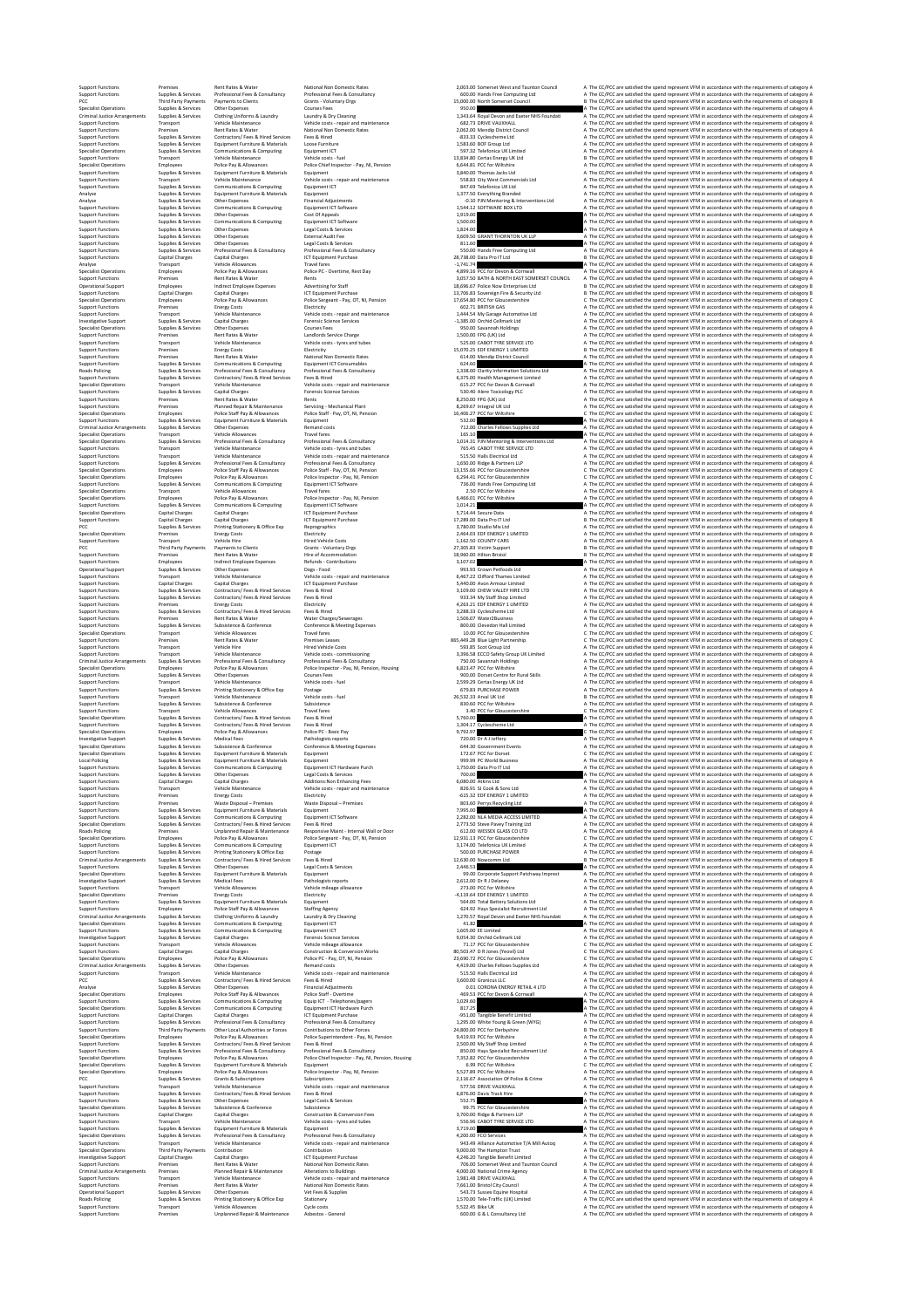Support Functions Supplies & Services Other Expenses Legal Costs & Services 500.00 A The CC/PCC are satisfied the spend represent VFM in accordance with the requirements of category A Analyse Supplies & Services Subsistence & Conference Conference & Meeting Expenses 1,250.00 F3 First Forensic Forum A The CC/PCC are satisfied the spend represent VFM in accordance with the requirements of category A Support Functions Supplies & Services Other Expenses Cost Of Appeals 1,320.00 A The CC/PCC are satisfied the spend represent VFM in accordance with the requirements of category A Support Functions Supplies & Services Other Expenses Courses Fees 1,239.50 A The CC/PCC are satisfied the spend represent VFM in accordance with the requirements of category A Roads Policing Premises Rent Rates & Water National Non Domestic Rates 3,125.00 NORTH SOMERSET COUNCIL A The CC/PCC are satisfied the spend represent VFM in accordance with the requirements of category A Specialist Operations Supplies & Services Equipment Furniture & Materials Equipment 708.88 Buffalo Systems Ltd A The CC/PCC are satisfied the spend represent VFM in accordance with the requirements of category A Investigative Support Supplies & Services Communications & Computing Equipment ICT Software 850.00 TICTAC Communications Ltd A The CC/PCC are satisfied the spend represent VFM in accordance with the requirements of category A Support Functions Supplies & Services Contractors/ Fees & Hired Services Fees & Hired ‐ Accreditation 720.90 CITY & GUILDS A The CC/PCC are satisfied the spend represent VFM in accordance with the requirements of category A Support Functions Supplies & Services Other Expenses Courses Fees 3,413.90 Mark Wall Communications Ltd A The CC/PCC are satisfied the spend represent VFM in accordance with the requirements of category A Support Functions Supplies & Services Other Expenses Legal Costs & Services 1,940.00 A The CC/PCC are satisfied the spend represent VFM in accordance with the requirements of category A Specialist Operations Employees Police Pay & Allowances Police Chief Inspector ‐ Pay, NI, Pension, Housing 13,699.84 PCC for Wiltshire C The CC/PCC are satisfied the spend represent VFM in accordance with the requirements of category C Investigative Support Supplies & Services Medical Fees Pathologists reports 2,200.00 Dr Kathryn Urankar A The CC/PCC are satisfied the spend represent VFM in accordance with the requirements of category A Criminal Justice Arrangements Supplies & Services Other Expenses Remand costs 810.00 Charles Fellows Supplies Ltd A The CC/PCC are satisfied the spend represent VFM in accordance with the requirements of category A Specialist Operations Supplies & Services Printing Stationery & Office Exp Stationery 0.29 PCC for Gloucestershire A The CC/PCC are satisfied the spend represent VFM in accordance with the requirements of category A Support Functions Supplies & Services Communications & Computing Equipment ICT Software 1,720.00 BUCHANAN COMPUTING A The CC/PCC are satisfied the spend represent VFM in accordance with the requirements of category A Support Functions Transport Vehicle Hire Hired Vehicle Costs 753.02 Scot Group Ltd A The CC/PCC are satisfied the spend represent VFM in accordance with the requirements of category A Investigative Support Supplies & Services Medical Fees Pathologists reports 2,612.00 Dr R J Delaney A The CC/PCC are satisfied the spend represent VFM in accordance with the requirements of category A Support Functions Supplies & Services Clothing Uniforms & Laundry Clothing & Uniforms ‐ Issues 925.34 OTHREE LIMITED A The CC/PCC are satisfied the spend represent VFM in accordance with the requirements of category A Support Functions Transport Vehicle Maintenance Vehicle costs ‐ repair and maintenance 632.31 DRIVE VAUXHALL A The CC/PCC are satisfied the spend represent VFM in accordance with the requirements of category A Support Functions Supplies & Services Other Expenses Legal Fees 3rd Party 3,695.00 A The CC/PCC are satisfied the spend represent VFM in accordance with the requirements of category A Support Functions Capital Charges Capital Charges Vehicles Purchase 41,679.20 Mercedes‐Benz Vans UK Ltd B The CC/PCC are satisfied the spend represent VFM in accordance with the requirements of category B Specialist Operations Employees Police Pay & Allowances Police PC ‐ Pay, OT, NI, Pension 15,559.16 PCC for Gloucestershire C The CC/PCC are satisfied the spend represent VFM in accordance with the requirements of category C Support Functions Premises Rent Rates & Water National Non Domestic Rates 1,105.00 Mendip District Council A The CC/PCC are satisfied the spend represent VFM in accordance with the requirements of category A Support Functions Premises Rent Rates & Water National Non Domestic Rates 1,166.00 Bath & North East Somerset A The CC/PCC are satisfied the spend represent VFM in accordance with the requirements of category A Support Functions Capital Charges Capital Charges Other Plant & Equipment 3,277.50 Sonic Communications (INT) Ltd A The CC/PCC are satisfied the spend represent VFM in accordance with the requirements of category A Analyse Employees Police Staff Pay & Allowances Staffing Agency 8,497.44 Matrix SCM Ltd A The CC/PCC are satisfied the spend represent VFM in accordance with the requirements of category A Support Functions Capital Charges Capital Charges Construction & Conversion Works 5,328.00 MELHUISH & SAUNDERS LTD A The CC/PCC are satisfied the spend represent VFM in accordance with the requirements of category A Specialist Operations Supplies & Services Subsistence & Conference Subsistence 829.66 PCC for Gloucestershire C The CC/PCC are satisfied the spend represent VFM in accordance with the requirements of category C Support Functions Supplies & Services Communications & Computing Equipment ICT Software 3,519.00 SOFTWARE BOX LTD A The CC/PCC are satisfied the spend represent VFM in accordance with the requirements of category A Operational Support Supplies & Services Other Expenses Horses ‐ Purchase 8,500.00 Candice Farmer A The CC/PCC are satisfied the spend represent VFM in accordance with the requirements of category A Support Functions Capital Charges Capital Charges Vehicles Purchase 41,679.20 Mercedes‐Benz Vans UK Ltd B The CC/PCC are satisfied the spend represent VFM in accordance with the requirements of category B Support Functions Transport Vehicle Maintenance Vehicle costs ‐ repair and maintenance 691.09 Alliance Automotive T/A Mill Autoq A The CC/PCC are satisfied the spend represent VFM in accordance with the requirements of category A Support Functions Employees Indirect Employee Expenses Reimbursements ‐ Medical 21,792.00 B The CC/PCC are satisfied the spend represent VFM in accordance with the requirements of category B Local Policing Supplies & Services Contractors/ Fees & Hired Services Fees & Hired 500.00 Full Circle @ Docklands Ltd A The CC/PCC are satisfied the spend represent VFM in accordance with the requirements of category A Support Functions Premises Rent Rates & Water National Non Domestic Rates 500.00 Monmouthshire County Council A The CC/PCC are satisfied the spend represent VFM in accordance with the requirements of category A Support Functions Supplies & Services Professional Fees & Consultancy Professional Fees & Consultancy 1,770.70 Shire Professional Chartered Psych. A The CC/PCC are satisfied the spend represent VFM in accordance with the requirements of category A Support Functions Supplies & Services Other Expenses Legal Fees 3rd Party 850.50 A The CC/PCC are satisfied the spend represent VFM in accordance with the requirements of category A Specialist Operations Transport Vehicle Maintenance Vehicle costs ‐ repair and maintenance 1,672.96 PCC for Devon & Cornwall A The CC/PCC are satisfied the spend represent VFM in accordance with the requirements of category A Specialist Operations Employees Police Pay & Allowances Police Inspector ‐ Pay, NI, Pension 12,606.65 PCC for Wiltshire C The CC/PCC are satisfied the spend represent VFM in accordance with the requirements of category C Disused Supplies & Services Printing Stationery & Office Exp Printing 51.35 Xerox (UK) Ltd A The CC/PCC are satisfied the spend represent VFM in accordance with the requirements of category A Support Functions Supplies & Services Subsistence & Conference Subsistence 0.08 Corporate Support Patchway Imprest A The CC/PCC are satisfied the spend represent VFM in accordance with the requirements of category A Support Functions Supplies & Services Other Expenses Payment of Claims ‐ 3rd Party 2,750.00 A The CC/PCC are satisfied the spend represent VFM in accordance with the requirements of category A PCC Supplies & Services Equipment Furniture & Materials Equipment 3,547.80 Victim Support A The CC/PCC are satisfied the spend represent VFM in accordance with the requirements of category A Operational Support Supplies & Services Other Expenses Courses Fees 2,000.00 College of Policing Ltd A The CC/PCC are satisfied the spend represent VFM in accordance with the requirements of category A Support Functions Premises Rent Rates & Water National Non Domestic Rates 77,112.00 Sedgemoor District Council C The CC/PCC are satisfied the spend represent VFM in accordance with the requirements of category C Support Functions Premises Rent Rates & Water National Non Domestic Rates 2,772.00 North Somerset Council A The CC/PCC are satisfied the spend represent VFM in accordance with the requirements of category A PCC Third Party Payments Payments to Clients Grants ‐ Voluntary Orgs 41,250.00 North Somerset Council B The CC/PCC are satisfied the spend represent VFM in accordance with the requirements of category B Support Functions Supplies & Services Printing Stationery & Office Exp Printing 460.70 Xerox (UK) Ltd A The CC/PCC are satisfied the spend represent VFM in accordance with the requirements of category A Investigative Support Supplies & Services Professional Fees & Consultancy Professional Fees & Consultancy 635.00 Systems Technology Consultants Ltd A The CC/PCC are satisfied the spend represent VFM in accordance with the requirements of category A Specialist Operations Transport Vehicle Allowances Travel fares 20.60 PCC for Wiltshire C The CC/PCC are satisfied the spend represent VFM in accordance with the requirements of category C Specialist Operations Employees Police Pay & Allowances Police Sergeant ‐ Pay, OT, NI, Pension 11,183.11 PCC for Wiltshire C The CC/PCC are satisfied the spend represent VFM in accordance with the requirements of category C Analyse Employees Indirect Employee Expenses Advertising for Staff 1,718.70 Hays Specialist Recruitment Ltd A The CC/PCC are satisfied the spend represent VFM in accordance with the requirements of category A Analyse Supplies & Services Other Expenses Late Payment Charges 1.25 EDF ENERGY 1 LIMITED A The CC/PCC are satisfied the spend represent VFM in accordance with the requirements of category A Support Functions Supplies & Services Grants & Subscriptions Subscriptions 185.10 CITY & GUILDS A The CC/PCC are satisfied the spend represent VFM in accordance with the requirements of category A Criminal Justice Arrangements Supplies & Services Other Expenses Maintenance of dogs/cats 792.89 A The CC/PCC are satisfied the spend represent VFM in accordance with the requirements of category A Support Functions Transport Vehicle Hire Hired Vehicle Costs 866.21 Scot Group Ltd A The CC/PCC are satisfied the spend represent VFM in accordance with the requirements of category A Specialist Operations Supplies & Services Subsistence & Conference Subsistence 15.00 PCC for Wiltshire C The CC/PCC are satisfied the spend represent VFM in accordance with the requirements of category C Support Functions Transport Vehicle Maintenance Vehicle costs ‐ repair and maintenance 2,413.16 DRIVE VAUXHALL A The CC/PCC are satisfied the spend represent VFM in accordance with the requirements of category A Criminal Justice Arrangements Supplies & Services Other Expenses Remand costs 581.38 Bidfood A The CC/PCC are satisfied the spend represent VFM in accordance with the requirements of category A Support Functions Supplies & Services Other Expenses Courses Fees 1,185.00 College of Policing Ltd A The CC/PCC are satisfied the spend represent VFM in accordance with the requirements of category A Specialist Operations Premises Energy Costs Electricity ‐3,977.66 EDF ENERGY 1 LIMITED A The CC/PCC are satisfied the spend represent VFM in accordance with the requirements of category A Support Functions Supplies & Services Other Expenses Legal Fees 3rd Party 6,800.00 A The CC/PCC are satisfied the spend represent VFM in accordance with the requirements of category A Support Functions Premises Planned Repair & Maintenance Servicing ‐ Sewerage Pumps & Septic 530.00 Clear‐Flow Limited A The CC/PCC are satisfied the spend represent VFM in accordance with the requirements of category A Support Functions Premises Rent Rates & Water National Non Domestic Rates 3,805.00 Bristol City Council A The CC/PCC are satisfied the spend represent VFM in accordance with the requirements of category A Specialist Operations Supplies & Services Communications & Computing Equipment ICT Repairs & Maintenance 986.56 A The CC/PCC are satisfied the spend represent VFM in accordance with the requirements of category A Specialist Operations Supplies & Services Communications & Computing Telephone Calls 1,226.23 BRITISH TELECOMMUNICATIONS PLC A The CC/PCC are satisfied the spend represent VFM in accordance with the requirements of category A Investigations Transport Vehicle Allowances Travel fares 855.41 A The CC/PCC are satisfied the spend represent VFM in accordance with the requirements of category A Support Functions Premises Energy Costs Gas 921.40 CORONA ENERGY RETAIL 4 LTD A The CC/PCC are satisfied the spend represent VFM in accordance with the requirements of category A Criminal Justice Arrangements Supplies & Services Clothing Uniforms & Laundry Laundry & Dry Cleaning 1,124.47 Royal Devon and Exeter NHS Foundati A The CC/PCC are satisfied the spend represent VFM in accordance with the requirements of category A Support Functions Transport Vehicle Maintenance Vehicle costs ‐ repair and maintenance 764.47 DRIVE VAUXHALL A The CC/PCC are satisfied the spend represent VFM in accordance with the requirements of category A Support Functions Premises Rent Rates & Water National Non Domestic Rates 11,542.00 South Gloucestershire B The CC/PCC are satisfied the spend represent VFM in accordance with the requirements of category B Specialist Operations Supplies & Services Communications & Computing Equipment ICT Software 2,984.69 Everbridge Europe Limited A The CC/PCC are satisfied the spend represent VFM in accordance with the requirements of category A Support Functions Transport Vehicle Maintenance Vehicle costs ‐ repair and maintenance 724.73 Alliance Automotive T/A Mill Autoq A The CC/PCC are satisfied the spend represent VFM in accordance with the requirements of category A Investigative Support Supplies & Services Capital Charges Forensic Science Services 1,244.00 AI TRAINING SERVICES LTD A The CC/PCC are satisfied the spend represent VFM in accordance with the requirements of category A Support Functions Supplies & Services Communications & Computing Equipment ICT Hardware Purch 848.80 Novatech Limited A The CC/PCC are satisfied the spend represent VFM in accordance with the requirements of category A Support Functions Supplies & Services Professional Fees & Consultancy Professional Fees & Consultancy 1,825.00 Xerox (UK) Ltd A The CC/PCC are satisfied the spend represent VFM in accordance with the requirements of category A Support Functions Transport Vehicle Maintenance Vehicle costs ‐ repair and maintenance 1,530.93 Bristol Auto Electrical Ltd A The CC/PCC are satisfied the spend represent VFM in accordance with the requirements of category A Specialist Operations Supplies & Services Subsistence & Conference Hospitality 69.51 Corporate Support HQ Imprest A The CC/PCC are satisfied the spend represent VFM in accordance with the requirements of category A Specialist Operations Supplies & Services Communications & Computing Telephone Calls 510.00 VODAFONE LIMITED (PAGING) A The CC/PCC are satisfied the spend represent VFM in accordance with the requirements of category A Support Functions Premises Rent Rates & Water Landlords Service Charge 969.47 FMS Ltd ‐ Cabot Park Service Charge A The CC/PCC are satisfied the spend represent VFM in accordance with the requirements of category A Local Policing Supplies & Services Equipment Furniture & Materials Equipment 1,267.56 SOLON SECURITY LTD A The CC/PCC are satisfied the spend represent VFM in accordance with the requirements of category A Operational Support Supplies & Services Equipment Furniture & Materials Equipment 59.98 Corporate Support Patchway Imprest A The CC/PCC are satisfied the spend represent VFM in accordance with the requirements of category A Support Functions Supplies & Services Equipment ‐ Consumables Equipment ‐ Consumables 4,560.00 SBI Tac Pro Ltd A The CC/PCC are satisfied the spend represent VFM in accordance with the requirements of category A Specialist Operations Police Pay & Allowances Police Pay & Allowances Police Pay & Allowances Police Pay & All<br>1971. The College of CC/PCC are satisfied the spend represent VFM in accordance with the requirements of catego Dealing with the Public Supplies & Services Airwave Airwave 93,492.97 AIRWAVE SOLUTIONS LTD C The CC/PCC are satisfied the spend represent VFM in accordance with the requirements of category C Support Functions Premises Unplanned Repair & Maintenance Responsive Maint ‐ Sanitary Services 791.58 DRA Maintenance Ltd A The CC/PCC are satisfied the spend represent VFM in accordance with the requirements of category A Operational Support Supplies & Services Equipment Furniture & Materials Equipment 866.61 Arco South West A The CC/PCC are satisfied the spend represent VFM in accordance with the requirements of category A Support Functions Premises Rent Rates & Water National Non Domestic Rates 45,864.00 Bath & North East Somerset B The CC/PCC are satisfied the spend represent VFM in accordance with the requirements of category B Investigations Supplies & Services Equipment Furniture & Materials Publications including books 1,617.50 BRENDON BOOKS A The CC/PCC are satisfied the spend represent VFM in accordance with the requirements of category A Criminal Justice Arrangements Supplies & Services Other Expenses Remand costs 1,416.18 Bidfood A The CC/PCC are satisfied the spend represent VFM in accordance with the requirements of category A Support Functions Transport Vehicle Maintenance Vehicle costs ‐ commissioning 2,289.30 ECCO Safety Group UK Limited A The CC/PCC are satisfied the spend represent VFM in accordance with the requirements of category A Criminal Justice Arrangements Supplies & Services Equipment Furniture & Materials Equipment Operational 142.50 WA Products (UK) Ltd t/a SceneSafe A The CC/PCC are satisfied the spend represent VFM in accordance with the requirements of category A Support Functions Premises Rent Rates & Water National Non Domestic Rates 3,805.00 North Somerset Council A The CC/PCC are satisfied the spend represent VFM in accordance with the requirements of category A Support Functions Transport Vehicle Maintenance Vehicle costs ‐ repair and maintenance 504.25 Bristol PartsPlus A The CC/PCC are satisfied the spend represent VFM in accordance with the requirements of category A Analyse Supplies & Services Subsistence & Conference Hospitality 17.38 Corporate Support HQ Imprest A The CC/PCC are satisfied the spend represent VFM in accordance with the requirements of category A Specialist Operations Supplies & Services Contractors/ Fees & Hired Services Fees & Hired 35.53 A The CC/PCC are satisfied the spend represent VFM in accordance with the requirements of category A Support Functions Premises Rent Rates & Water Rents 7,318.00 JB Pearce & Sons A The CC/PCC are satisfied the spend represent VFM in accordance with the requirements of category A Support Functions Supplies & Services Communications & Computing Equipment ICT 4,482.00 A The CC/PCC are satisfied the spend represent VFM in accordance with the requirements of category A Support Functions Transport Vehicle Maintenance Vehicle costs ‐ fuel 29,001.28 Arval UK Ltd B The CC/PCC are satisfied the spend represent VFM in accordance with the requirements of category B Support Functions Transport Vehicle Workshops/Maintenance Vehicle Workshop ‐1,065.60 HC SLINGSBY PLC A The CC/PCC are satisfied the spend represent VFM in accordance with the requirements of category A Support Functions Transport Vehicle Maintenance Vehicle costs ‐ repair and maintenance 664.95 My Garage Automotive Ltd A The CC/PCC are satisfied the spend represent VFM in accordance with the requirements of category A Specialist Operations Employees Police Pay & Allowances Police Sergeant ‐ Pay, NI, Pension, Housing 10,802.76 PCC for Wiltshire C The CC/PCC are satisfied the spend represent VFM in accordance with the requirements of category C Local Policing Supplies & Services Equipment Furniture & Materials Equipment 1,381.50 M C Products UK Ltd A The CC/PCC are satisfied the spend represent VFM in accordance with the requirements of category A Support Functions Supplies & Services Printing Stationery & Office Exp Postage 1,079.61 Neopost Ltd A The CC/PCC are satisfied the spend represent VFM in accordance with the requirements of category A Disused Supplies & Services Printing Stationery & Office Exp Printing 2,268.08 Xerox (UK) Ltd A The CC/PCC are satisfied the spend represent VFM in accordance with the requirements of category A Support Functions Premises Unplanned Repair & Maintenance Responsive Maint ‐ Plumbing & Water 9,309.40 BS3 Services Ltd A The CC/PCC are satisfied the spend represent VFM in accordance with the requirements of category A Support Functions Transport Vehicle Maintenance Vehicle costs ‐ repair and maintenance 649.80 Bristol PartsPlus A The CC/PCC are satisfied the spend represent VFM in accordance with the requirements of category A Specialist Operations Premises Energy Costs Electricity ‐2,446.67 EDF ENERGY 1 LIMITED A The CC/PCC are satisfied the spend represent VFM in accordance with the requirements of category A Support Functions Third Party Payments Other Local Authorities or Forces Contributions to Other Forces 2,832.06 PCC for Merseyside A The CC/PCC are satisfied the spend represent VFM in accordance with the requirements of category A Support Functions Premises Energy Costs Electricity 3,140.94 EDF ENERGY 1 LIMITED A The CC/PCC are satisfied the spend represent VFM in accordance with the requirements of category A Support Functions Supplies & Services Printing Stationery & Office Exp Postage 12.50 OTHREE LIMITED A The CC/PCC are satisfied the spend represent VFM in accordance with the requirements of category A Investigative Support Supplies & Services Capital Charges Forensic Science Services 15,420.60 Orchid Cellmark Ltd B The CC/PCC are satisfied the spend represent VFM in accordance with the requirements of category B Support Functions Supplies & Services Contractors/ Fees & Hired Services Fees & Hired 842.00 Commercial Transfer Limited A The CC/PCC are satisfied the spend represent VFM in accordance with the requirements of category A Support Functions Transport Vehicle Maintenance Vehicle costs ‐ repair and maintenance 955.40 City West Commercials Ltd A The CC/PCC are satisfied the spend represent VFM in accordance with the requirements of category A Specialist Operations Supplies & Services Subsistence & Conference Subsistence 97.88 PCC for Gloucestershire C The CC/PCC are satisfied the spend represent VFM in accordance with the requirements of category C Support Functions Supplies & Services Other Expenses Legal Costs & Services 708.80 A The CC/PCC are satisfied the spend represent VFM in accordance with the requirements of category A Specialist Operations Transport Vehicle Maintenance Vehicle costs ‐ repair and maintenance 2,090.51 PCC for Devon & Cornwall A The CC/PCC are satisfied the spend represent VFM in accordance with the requirements of category A %pport purchases and the Control of the COND of the COND and the COND and the COND and the COND and the COND and the COND and the control of the COND and the control of the control of the control of the control of the cont Police Dream of the Content of the CONFORT (POLICE) Police Dream Police Content Police Content of the CONFORT CHE CONFORT CHE CONFORT CHE (CONFORT UND A SECTION A SECTION A SECTION A SECTION A SECTION A SECTION A SECTION Support Functions Transport Vehicle Maintenance Vehicle costs ‐ tyres and tubes 653.60 GOODYEAR DUNLOP TYRES UK LTD A The CC/PCC are satisfied the spend represent VFM in accordance with the requirements of category A Support Functions Supplies & Services Communications & Computing Equipment ICT 5,659.40 Telefonica UK Limited A The CC/PCC are satisfied the spend represent VFM in accordance with the requirements of category A Support Functions Premises Planned Repair & Maintenance Planned Maint ‐ Internal Decoration 6,850.00 Romac Building Contractors Ltd A The CC/PCC are satisfied the spend represent VFM in accordance with the requirements of category A Support Functions Supplies & Services Other Expenses Legal Costs & Services 4,409.00 A The CC/PCC are satisfied the spend represent VFM in accordance with the requirements of category A Support Functions Transport Vehicle Maintenance Vehicle costs ‐ repair and maintenance 1,314.58 SJ Cook & Sons Ltd A The CC/PCC are satisfied the spend represent VFM in accordance with the requirements of category A Support Functions Premises Rent Rates & Water National Non Domestic Rates 13,734.00 South Gloucestershire B The CC/PCC are satisfied the spend represent VFM in accordance with the requirements of category B Specialist Operations Premises Rent Rates & Water Landlords Service Charge 5,734.63 North Bristol NHS Trust B The CC/PCC are satisfied the spend represent VFM in accordance with the requirements of category B Support Functions Premises Rent Rates & Water National Non Domestic Rates 11,088.00 Somerset West and Taunton Council B The CC/PCC are satisfied the spend represent VFM in accordance with the requirements of category B Specialist Operations Premises Energy Costs Electricity 3,800.13 EDF ENERGY 1 LIMITED A The CC/PCC are satisfied the spend represent VFM in accordance with the requirements of category A Investigative Support Supplies & Services Capital Charges Forensic Science Services 2,425.80 Orchid Cellmark Ltd A The CC/PCC are satisfied the spend represent VFM in accordance with the requirements of category A Analyse Supplies & Services Other Expenses Financial Adjustments 0.36 SOFTWARE BOX LTD A The CC/PCC are satisfied the spend represent VFM in accordance with the requirements of category A Investigative Support Supplies & Services Medical Fees Pathologists reports 2,651.00 Dr A J Jeffery A The CC/PCC are satisfied the spend represent VFM in accordance with the requirements of category A Criminal Justice Arrangements Supplies & Services Equipment Furniture & Materials Equipment Repairs & Maintenance 980.00 AET GB Ltd A The CC/PCC are satisfied the spend represent VFM in accordance with the requirements of category A Specialist Operations Employees Police Pay & Allowances Police Inspector ‐ Pay, NI, Pension 10,152.85 PCC for Wiltshire C The CC/PCC are satisfied the spend represent VFM in accordance with the requirements of category C Criminal Justice Arrangements Supplies & Services Clothing Uniforms & Laundry Laundry & Dry Cleaning 1,124.93 Royal Devon and Exeter NHS Foundati A The CC/PCC are satisfied the spend represent VFM in accordance with the requirements of category A Support Functions Premises Rent Rates & Water Rents 8,750.00 Private Pension DTB (Clifton) A The CC/PCC are satisfied the spend represent VFM in accordance with the requirements of category A Support Functions Premises Rent Rates & Water Rents 587.50 Barleygreen Limited A The CC/PCC are satisfied the spend represent VFM in accordance with the requirements of category A Support Functions Third Party Payments Payments to Clients Grants ‐ Voluntary Orgs 87,033.00 Barnardos C The CC/PCC are satisfied the spend represent VFM in accordance with the requirements of category C Support Functions Supplies & Services Capital Charges Forensic Science Services 596.70 Alere Toxicology PLC A The CC/PCC are satisfied the spend represent VFM in accordance with the requirements of category A Specialist Operations Supplies & Services Other Expenses Reward Scheme 108.33 Corporate Support HQ Imprest A The CC/PCC are satisfied the spend represent VFM in accordance with the requirements of category A Support Functions Transport Vehicle Hire Hired Vehicle Costs 866.21 Scot Group Ltd A The CC/PCC are satisfied the spend represent VFM in accordance with the requirements of category A Specialist Operations Supplies & Services Subsistence & Conference Subsistence 57.30 PCC for Wiltshire C The CC/PCC are satisfied the spend represent VFM in accordance with the requirements of category C Support Functions Supplies & Services Other Expenses Legal Costs & Services 2,175.00 A The CC/PCC are satisfied the spend represent VFM in accordance with the requirements of category A Support Functions Supplies & Services Other Expenses Courses Fees 780.00 A The CC/PCC are satisfied the spend represent VFM in accordance with the requirements of category A Support Functions Supplies & Services Equipment Furniture & Materials Equipment 742.00 CMC Marquees A The CC/PCC are satisfied the spend represent VFM in accordance with the requirements of category A Support Functions Transport Vehicle Maintenance Vehicle costs ‐ repair and maintenance 706.50 DRIVE VAUXHALL A The CC/PCC are satisfied the spend represent VFM in accordance with the requirements of category A Support Functions Capital Charges Capital Charges ICT Equipment Purchase 1,161.50 Tangible Benefit Limited A The CC/PCC are satisfied the spend represent VFM in accordance with the requirements of category A  $\textsc{Supplement} \textsc{Supplement} \textsc{Supplement} \textsc{Supplement} \textsc{Supplement} \textsc{Supplement} \textsc{Supplement} \textsc{Supplement} \textsc{Supplement} \textsc{Supplement} \textsc{Supplement} \textsc{Supplement} \textsc{Supplement} \textsc{Supplement} \textsc{Supplement} \textsc{Supplement} \textsc{Supplement} \textsc{Supplement} \textsc{Supplement} \textsc{Supplement} \textsc{Supplement} \textsc{Supplement} \textsc{Supplement} \textsc{Supplement} \textsc{Supplement} \textsc{Supplement} \textsc{Supplement} \textsc{Supplement} \textsc{Supplement} \textsc{Supplement} \textsc{Supplement} \textsc{$